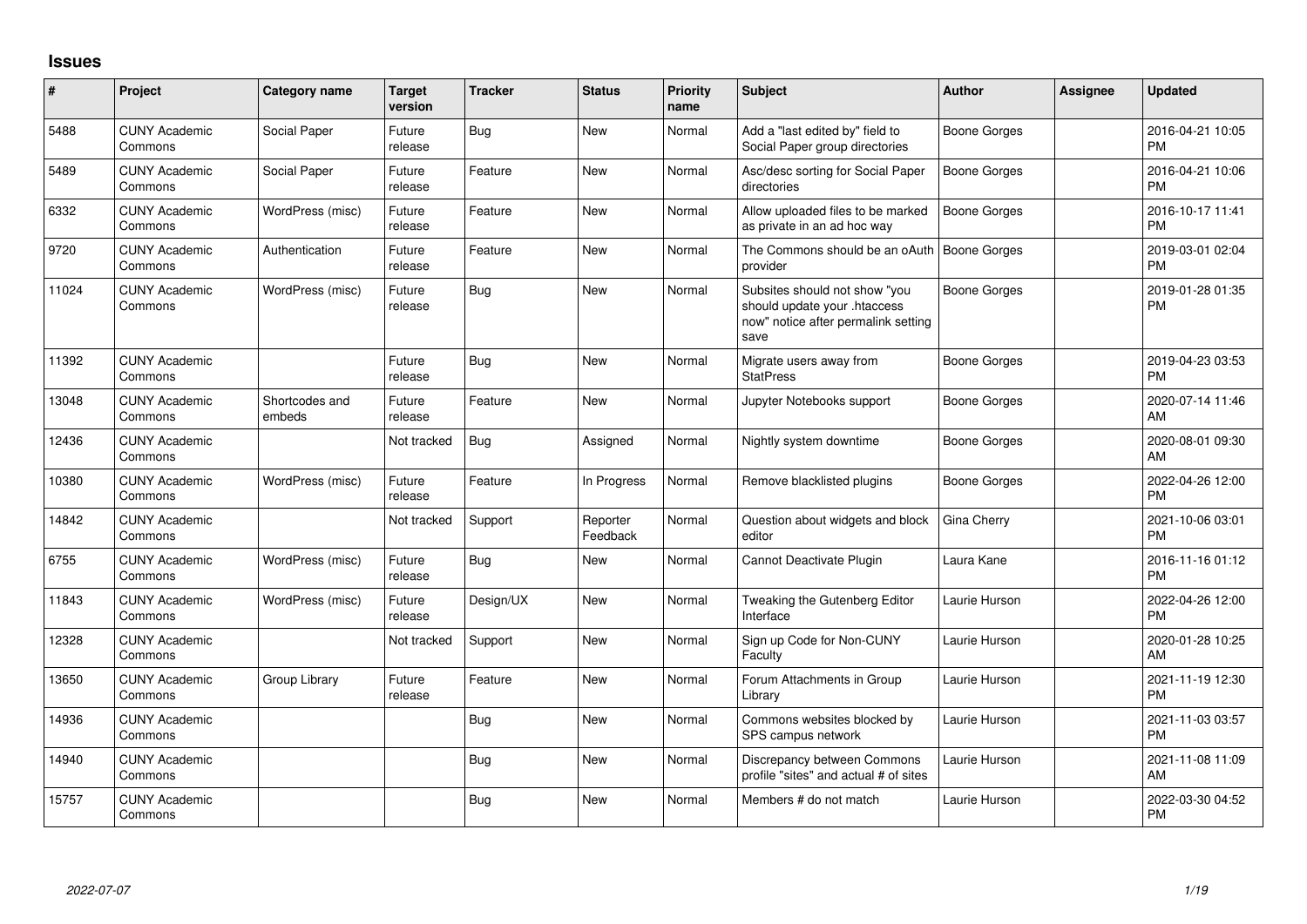| #     | Project                         | Category name              | <b>Target</b><br>version | <b>Tracker</b> | <b>Status</b>        | <b>Priority</b><br>name | <b>Subject</b>                                                          | <b>Author</b> | <b>Assignee</b> | <b>Updated</b>                |
|-------|---------------------------------|----------------------------|--------------------------|----------------|----------------------|-------------------------|-------------------------------------------------------------------------|---------------|-----------------|-------------------------------|
| 16332 | <b>CUNY Academic</b><br>Commons |                            |                          | Feature        | New                  | Normal                  | Refining the OER Tag: Remove<br>OER tag option from Creation<br>Process | Laurie Hurson |                 | 2022-07-05 01:07<br><b>PM</b> |
| 16335 | <b>CUNY Academic</b><br>Commons |                            |                          | Feature        | <b>New</b>           | Normal                  | Revisiting options and functions of<br>Creative Commons license widget  | Laurie Hurson |                 | 2022-07-06 11:17<br>AM        |
| 11131 | <b>CUNY Academic</b><br>Commons |                            | Future<br>release        | Feature        | Reporter<br>Feedback | Normal                  | <b>Image Annotation Plugins</b>                                         | Laurie Hurson |                 | 2019-02-26 11:33<br>AM        |
| 11415 | <b>CUNY Academic</b><br>Commons | <b>WordPress Plugins</b>   | Not tracked              | <b>Bug</b>     | Reporter<br>Feedback | Normal                  | <b>Blog Subscriptions in Jetpack</b>                                    | Laurie Hurson |                 | 2019-05-14 10:34<br>AM        |
| 14538 | <b>CUNY Academic</b><br>Commons |                            | Not tracked              | Support        | Reporter<br>Feedback | Normal                  | <b>Weebly To Commons</b>                                                | Laurie Hurson |                 | 2021-09-14 10:47<br>AM        |
| 15176 | <b>CUNY Academic</b><br>Commons |                            | Not tracked              | Support        | Reporter<br>Feedback | Normal                  | Archiving Q Writing & Old<br>Wordpress Sites on the Commons             | Laurie Hurson |                 | 2022-02-08 10:28<br>AM        |
| 15613 | <b>CUNY Academic</b><br>Commons |                            | 2.0.3                    | Feature        | Reporter<br>Feedback | Normal                  | Adding "Passster" plugin                                                | Laurie Hurson |                 | 2022-06-29 11:32<br>AM        |
| 15923 | <b>CUNY Academic</b><br>Commons |                            | Not tracked              | Feature        | Reporter<br>Feedback | Normal                  | <b>Bellows Plugin Adjustments</b>                                       | Laurie Hurson |                 | 2022-04-20 10:10<br>AM        |
| 6356  | <b>CUNY Academic</b><br>Commons | <b>WordPress Plugins</b>   | Future<br>release        | Bug            | Reporter<br>Feedback | Low                     | Should Subscribe2 be<br>deprecated?                                     | Luke Waltzer  |                 | 2017-03-20 12:20<br><b>PM</b> |
| 5199  | <b>CUNY Academic</b><br>Commons | Social Paper               | Future<br>release        | Feature        | New                  | Normal                  | add tables to the SP editor                                             | Marilyn Weber |                 | 2016-10-24 11:27<br>AM        |
| 5205  | <b>CUNY Academic</b><br>Commons | Social Paper               | Future<br>release        | Feature        | New                  | Normal                  | Social Paper folders                                                    | Marilyn Weber |                 | 2016-02-11 10:24<br><b>PM</b> |
| 5992  | <b>CUNY Academic</b><br>Commons | <b>Email Notifications</b> | Future<br>release        | Feature        | <b>New</b>           | Normal                  | Changing the From line of<br>autogenerated blog emails                  | Marilyn Weber |                 | 2018-09-27 05:19<br><b>PM</b> |
| 12352 | <b>CUNY Academic</b><br>Commons |                            | Not tracked              | Support        | <b>New</b>           | Normal                  | 'posts list" page builder block<br>option                               | Marilyn Weber |                 | 2020-02-03 01:29<br><b>PM</b> |
| 14911 | <b>CUNY Academic</b><br>Commons | <b>WordPress Themes</b>    | Not tracked              | Support        | New                  | Normal                  | Twentytwentyone theme                                                   | Marilyn Weber |                 | 2021-10-28 10:37<br>AM        |
| 15045 | <b>CUNY Academic</b><br>Commons |                            |                          | Support        | New                  | Normal                  | no result for KCeL in the search<br>box on the commons                  | Marilyn Weber |                 | 2021-12-10 11:29<br>AM        |
| 15565 | <b>CUNY Academic</b><br>Commons |                            |                          | Support        | <b>New</b>           | Normal                  | Events - send updates to an email<br>listserv                           | Marilyn Weber |                 | 2022-03-10 01:06<br>PM        |
| 15685 | <b>CUNY Academic</b><br>Commons |                            |                          | Support        | <b>New</b>           | High                    | problem with chrome?                                                    | Marilyn Weber |                 | 2022-04-25 03:40<br><b>PM</b> |
| 15816 | <b>CUNY Academic</b><br>Commons |                            | Not tracked              | Support        | New                  | Normal                  | slow loading at SPS                                                     | Marilyn Weber |                 | 2022-04-05 01:26<br><b>PM</b> |
| 11519 | <b>CUNY Academic</b><br>Commons |                            | Not tracked              | Support        | Assigned             | Normal                  | comment option not appearing                                            | Marilyn Weber |                 | 2019-09-24 10:28<br>AM        |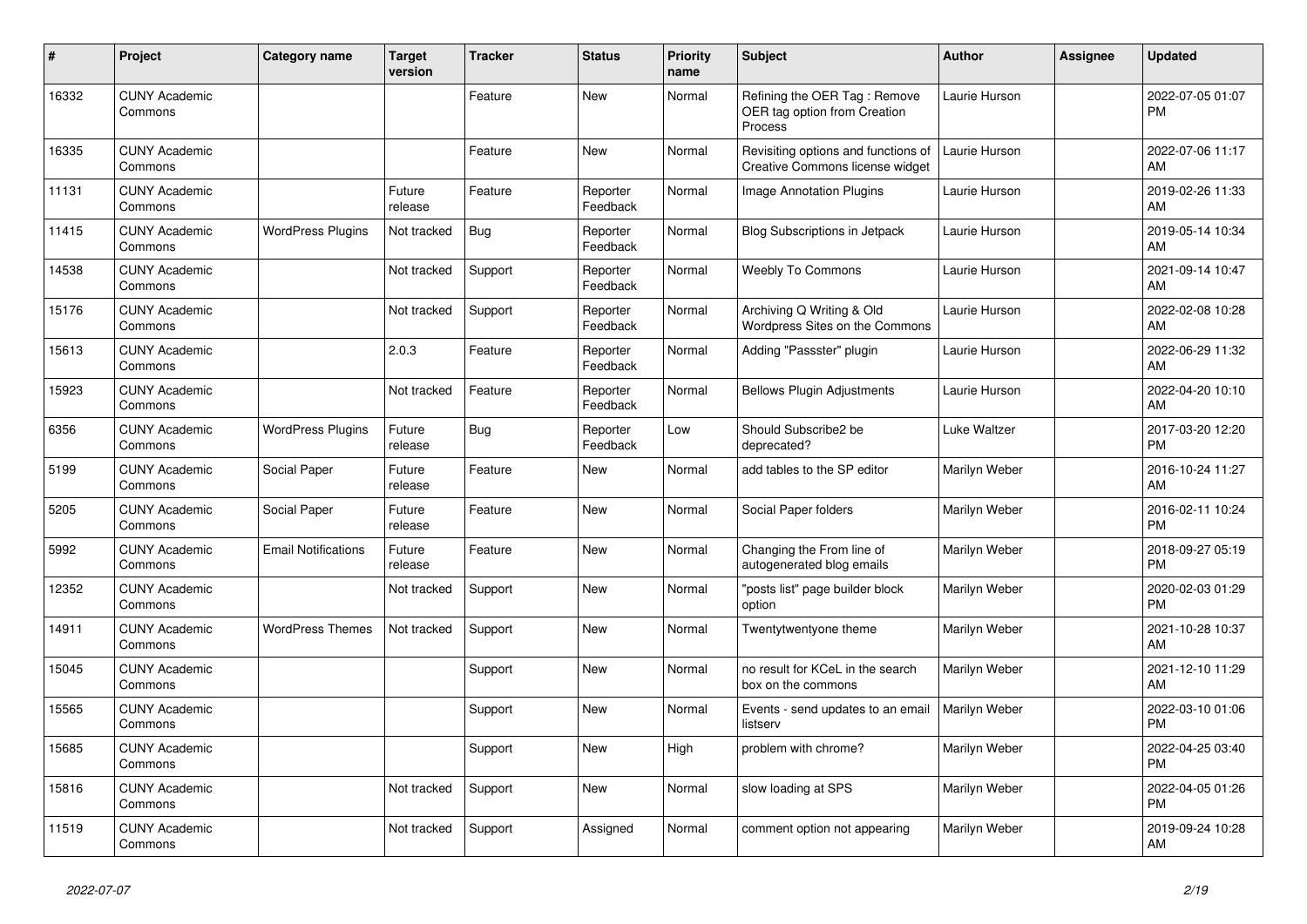| #     | Project                         | <b>Category name</b>    | <b>Target</b><br>version | <b>Tracker</b> | <b>Status</b>        | <b>Priority</b><br>name | <b>Subject</b>                                                                                | <b>Author</b> | Assignee | <b>Updated</b>                |
|-------|---------------------------------|-------------------------|--------------------------|----------------|----------------------|-------------------------|-----------------------------------------------------------------------------------------------|---------------|----------|-------------------------------|
| 11848 | <b>CUNY Academic</b><br>Commons |                         | Not tracked              | Support        | Hold                 | Normal                  | a Dean of Faculty wants to share a<br>large file                                              | Marilyn Weber |          | 2019-09-24 08:44<br>AM        |
| 13912 | <b>CUNY Academic</b><br>Commons |                         | Not tracked              | Feature        | Hold                 | Low                     | posting "missed schedule"                                                                     | Marilyn Weber |          | 2021-02-23 10:46<br>AM        |
| 10273 | <b>CUNY Academic</b><br>Commons | Registration            | Not tracked              | Support        | Reporter<br>Feedback | Normal                  | users combining CF and campus<br>address                                                      | Marilyn Weber |          | 2019-09-18 10:58<br>AM        |
| 10657 | <b>CUNY Academic</b><br>Commons |                         | Not tracked              | Support        | Reporter<br>Feedback | Normal                  | child theme problems                                                                          | Marilyn Weber |          | 2018-11-08 01:19<br><b>PM</b> |
| 11509 | <b>CUNY Academic</b><br>Commons |                         | Not tracked              | Support        | Reporter<br>Feedback | Normal                  | deleted Page causing a Menu<br>problem?                                                       | Marilyn Weber |          | 2019-06-04 09:54<br>AM        |
| 11771 | <b>CUNY Academic</b><br>Commons |                         | Not tracked              | Support        | Reporter<br>Feedback | Normal                  | post displays in sections                                                                     | Marilyn Weber |          | 2019-08-20 10:34<br>AM        |
| 11787 | <b>CUNY Academic</b><br>Commons |                         | Not tracked              | Support        | Reporter<br>Feedback | Normal                  | automated comments notifications<br>on ZenDesk                                                | Marilyn Weber |          | 2019-08-26 06:18<br><b>PM</b> |
| 12350 | <b>CUNY Academic</b><br>Commons | Blogs (BuddyPress)      | Not tracked              | Support        | Reporter<br>Feedback | Normal                  | URL creation problem                                                                          | Marilyn Weber |          | 2020-02-03 11:27<br>AM        |
| 12360 | <b>CUNY Academic</b><br>Commons | <b>WordPress Themes</b> | Not tracked              | Bug            | Reporter<br>Feedback | Normal                  | site just says "DANTE We are<br>currently in maintenance mode,<br>please check back shortly." | Marilyn Weber |          | 2020-02-04 12:13<br><b>PM</b> |
| 13034 | <b>CUNY Academic</b><br>Commons |                         | Not tracked              | Support        | Reporter<br>Feedback | Normal                  | a site is asking people to join the<br>Commons to get a download                              | Marilyn Weber |          | 2020-07-12 07:23<br>AM        |
| 13255 | <b>CUNY Academic</b><br>Commons |                         | Not tracked              | Support        | Reporter<br>Feedback | Normal                  | Accessibility problems                                                                        | Marilyn Weber |          | 2020-09-01 05:48<br><b>PM</b> |
| 13975 | <b>CUNY Academic</b><br>Commons | Social Paper            | Not tracked              | Support        | Reporter<br>Feedback | Normal                  | can't approve comments on Social<br>Paper paper                                               | Marilyn Weber |          | 2021-02-12 09:33<br>AM        |
| 14074 | <b>CUNY Academic</b><br>Commons | WordPress (misc)        | Not tracked              | Support        | Reporter<br>Feedback | Normal                  | page password protection problem                                                              | Marilyn Weber |          | 2021-03-02 11:03<br>AM        |
| 14398 | <b>CUNY Academic</b><br>Commons |                         | Not tracked              | Support        | Reporter<br>Feedback | Normal                  | Events plug-in notification problem                                                           | Marilyn Weber |          | 2021-05-11 11:21<br>AM        |
| 14784 | <b>CUNY Academic</b><br>Commons |                         |                          | Support        | Reporter<br>Feedback | Normal                  | User report of logo problem when<br>using Customizer theme                                    | Marilyn Weber |          | 2021-09-17 10:25<br>AM        |
| 14900 | <b>CUNY Academic</b><br>Commons |                         | Not tracked              | Support        | Reporter<br>Feedback | Normal                  | previous theme?                                                                               | Marilyn Weber |          | 2021-10-25 10:31<br>AM        |
| 15169 | <b>CUNY Academic</b><br>Commons |                         | 2.0.3                    | Support        | Reporter<br>Feedback | Normal                  | new Prelude website zipfiles for<br>custom theme and other files.                             | Marilyn Weber |          | 2022-06-29 11:32<br>AM        |
| 15260 | <b>CUNY Academic</b><br>Commons |                         |                          | Support        | Reporter<br>Feedback | Normal                  | Diacritical markings   European<br><b>Stages</b>                                              | Marilyn Weber |          | 2022-02-04 08:16<br>AM        |
| 15370 | <b>CUNY Academic</b><br>Commons |                         |                          | Support        | Reporter<br>Feedback | Normal                  | All-in-One Event Calendar?                                                                    | Marilyn Weber |          | 2022-02-17 11:03<br>AM        |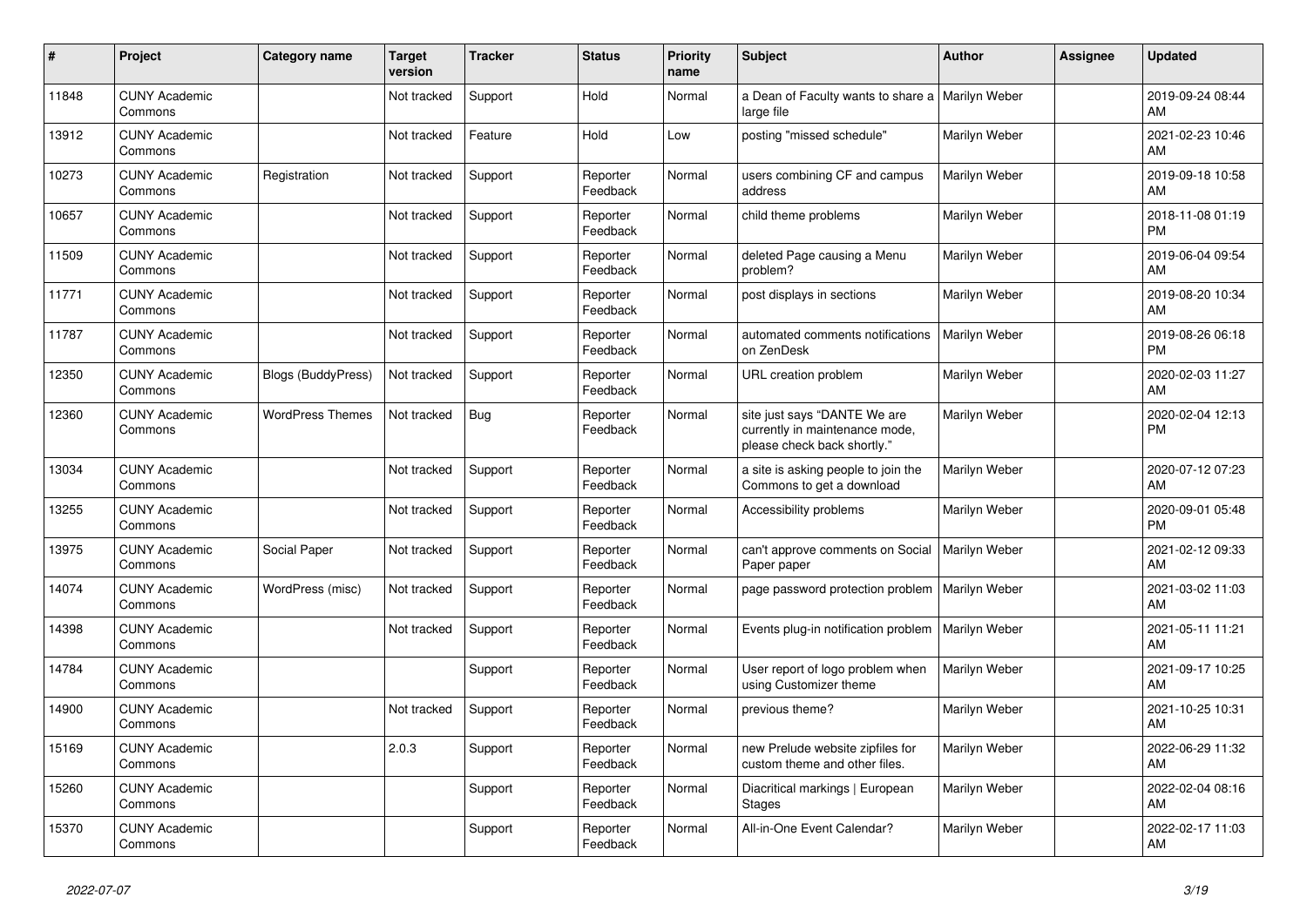| #     | Project                         | <b>Category name</b>     | <b>Target</b><br>version | <b>Tracker</b> | <b>Status</b>        | <b>Priority</b><br>name | <b>Subject</b>                                                                             | <b>Author</b>           | <b>Assignee</b> | <b>Updated</b>                |
|-------|---------------------------------|--------------------------|--------------------------|----------------|----------------------|-------------------------|--------------------------------------------------------------------------------------------|-------------------------|-----------------|-------------------------------|
| 15655 | <b>CUNY Academic</b><br>Commons |                          | 2.0.3                    | Support        | Reporter<br>Feedback | Normal                  | Event Aggregator plugin?                                                                   | Marilyn Weber           |                 | 2022-06-29 11:32<br>AM        |
| 16099 | <b>CUNY Academic</b><br>Commons |                          |                          | Support        | Reporter<br>Feedback | Normal                  | request for Newsletter Glue                                                                | Marilyn Weber           |                 | 2022-05-13 12:14<br><b>PM</b> |
| 10769 | <b>CUNY Academic</b><br>Commons | <b>WordPress Themes</b>  | Not tracked              | <b>Bug</b>     | Reporter<br>Feedback | Normal                  | 2011 Theme Sidebar                                                                         | Mark Webb               |                 | 2018-12-04 04:09<br><b>PM</b> |
| 11120 | <b>CUNY Academic</b><br>Commons | <b>WordPress Plugins</b> | Not tracked              | <b>Bug</b>     | Reporter<br>Feedback | Normal                  | Events Manager Events Not<br>Showing Up                                                    | Mark Webb               |                 | 2019-02-27 04:10<br><b>PM</b> |
| 364   | <b>CUNY Academic</b><br>Commons | <b>WordPress Plugins</b> | Future<br>release        | Feature        | New                  | Normal                  | <b>Bulletin Board</b>                                                                      | <b>Matt Gold</b>        |                 | 2015-01-05 08:50<br><b>PM</b> |
| 14792 | <b>CUNY Academic</b><br>Commons |                          |                          | <b>Bug</b>     | <b>New</b>           | Normal                  | Inconsistent email notifications<br>from gravity forms                                     | Raffi<br>Khatchadourian |                 | 2021-10-04 01:50<br><b>PM</b> |
| 16294 | <b>CUNY Academic</b><br>Commons |                          |                          | <b>Bug</b>     | <b>New</b>           | Urgent                  | CAC is down                                                                                | Raffi<br>Khatchadourian |                 | 2022-06-27 02:00<br>PM        |
| 16314 | <b>CUNY Academic</b><br>Commons | <b>WordPress Plugins</b> |                          | Feature        | <b>New</b>           | Normal                  | Install Multicollab plug-in?                                                               | Raffi<br>Khatchadourian |                 | 2022-06-29 03:44<br><b>PM</b> |
| 11077 | <b>CUNY Academic</b><br>Commons | Events                   | Not tracked              | Feature        | Reporter<br>Feedback | Normal                  | Show event category description<br>in event list view                                      | Raffi<br>Khatchadourian |                 | 2019-02-12 10:38<br><b>PM</b> |
| 16290 | <b>CUNY Academic</b><br>Commons |                          |                          | Feature        | Reporter<br>Feedback | Normal                  | Add Table Of Contents Block<br>plug-in                                                     | Raffi<br>Khatchadourian |                 | 2022-06-24 10:26<br>AM        |
| 16255 | <b>CUNY Academic</b><br>Commons | WordPress (misc)         |                          | <b>Bug</b>     | <b>New</b>           | Normal                  | Need to define 'MULTISITE'<br>constant in wp-config.php                                    | Raymond Hoh             |                 | 2022-06-19 09:31<br>AM        |
| 11860 | <b>CUNY Academic</b><br>Commons | Registration             | Future<br>release        | Feature        | <b>New</b>           | Normal                  | <b>Ensure Students Are Aware They</b><br>Can Use Aliases At Registration                   | scott voth              |                 | 2019-09-24 08:46<br>AM        |
| 12573 | <b>CUNY Academic</b><br>Commons | <b>WordPress Plugins</b> | Future<br>release        | <b>Bug</b>     | <b>New</b>           | Normal                  | <b>CommentPress Core Issues</b>                                                            | scott voth              |                 | 2020-03-24 04:32<br><b>PM</b> |
| 10982 | <b>CUNY Academic</b><br>Commons | Domain Mapping           | Not tracked              | Support        | Reporter<br>Feedback | Normal                  | <b>CNAME</b> question                                                                      | scott voth              |                 | 2019-01-22 04:29<br>PM        |
| 11788 | <b>CUNY Academic</b><br>Commons | <b>WordPress Plugins</b> | Future<br>release        | Support        | Reporter<br>Feedback | Normal                  | Plugin Request - Browse Aloud                                                              | scott voth              |                 | 2019-09-24 08:42<br>AM        |
| 16318 | <b>CUNY Academic</b><br>Commons |                          |                          | <b>Bug</b>     | <b>New</b>           | Normal                  | Unable to Access block editor or<br>embed YouTube videos in new<br>pages, in one site only | Syelle Graves           |                 | 2022-07-01 06:53<br><b>PM</b> |
| 14629 | <b>CUNY Academic</b><br>Commons |                          | Not tracked              | <b>Bug</b>     | Reporter<br>Feedback | Normal                  | Possible Post Order Bug?                                                                   | Syelle Graves           |                 | 2021-09-14 10:47<br>AM        |
| 11556 | <b>CUNY Academic</b><br>Commons | Courses                  | Not tracked              | <b>Bug</b>     | Reporter<br>Feedback | Normal                  | Instructor name given in course<br>listing                                                 | Tom Harbison            |                 | 2019-06-25 04:12<br><b>PM</b> |
| 12198 | <b>CUNY Academic</b><br>Commons |                          | Not tracked              | Bug            | Reporter<br>Feedback | Normal                  | Duplicate listing in My Sites                                                              | Tom Harbison            |                 | 2019-12-09 05:50<br><b>PM</b> |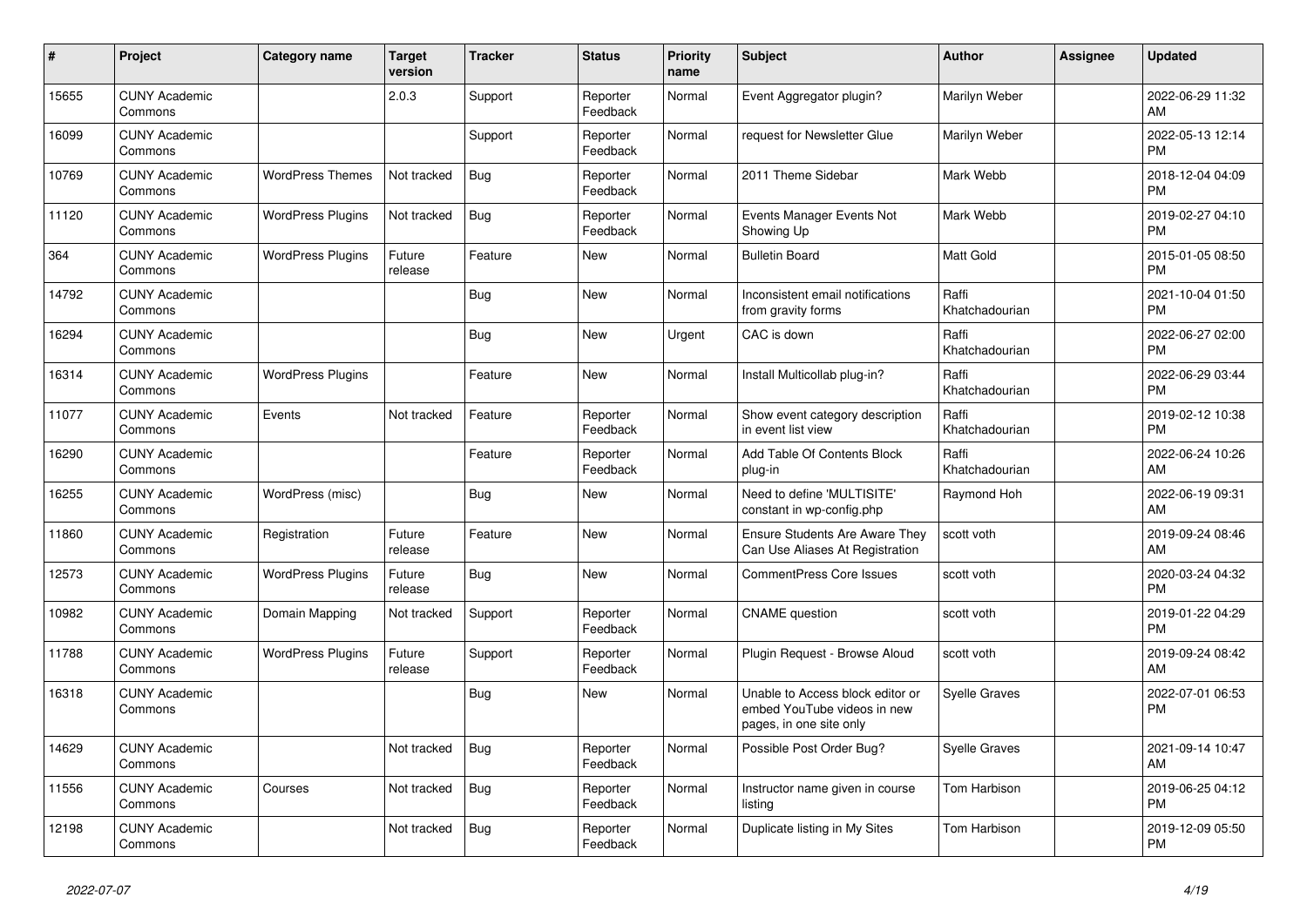| #     | Project                         | Category name              | <b>Target</b><br>version | <b>Tracker</b> | <b>Status</b> | <b>Priority</b><br>name | <b>Subject</b>                                                                            | <b>Author</b>       | <b>Assignee</b>          | <b>Updated</b>                |
|-------|---------------------------------|----------------------------|--------------------------|----------------|---------------|-------------------------|-------------------------------------------------------------------------------------------|---------------------|--------------------------|-------------------------------|
| 2577  | <b>NYCDH Community</b><br>Site  |                            |                          | Feature        | Assigned      | Low                     | Investigate Potential to Add Links<br>to the Forum                                        | <b>Mark Newton</b>  | Alex Gil                 | 2013-05-16 09:40<br><b>PM</b> |
| 2576  | <b>NYCDH Community</b><br>Site  |                            |                          | Bug            | Hold          | Low                     | Test Next Button in Javascript<br><b>Tutorial Under Activities</b>                        | Mark Newton         | Alex Gil                 | 2013-05-18 02:55<br><b>PM</b> |
| 11968 | JustPublics@365<br>MediaCamp    |                            |                          | Feature        | New           | Normal                  | Nanoscience Retractable Display<br>Unit                                                   | Donald Cherry       | <b>Bonnie</b><br>Eissner | 2021-02-19 08:50<br>AM        |
| 1166  | <b>CUNY Academic</b><br>Commons | <b>Email Invitations</b>   | Future<br>release        | Feature        | New           | Low                     | Better organizational tools for Sent<br><b>Invites</b>                                    | <b>Boone Gorges</b> | Boone<br>Gorges          | 2015-11-09 06:02<br><b>PM</b> |
| 1167  | <b>CUNY Academic</b><br>Commons | <b>Email Invitations</b>   | Future<br>release        | Feature        | <b>New</b>    | Low                     | Allow email invitations to be resent   Boone Gorges                                       |                     | Boone<br>Gorges          | 2015-11-12 12:53<br>AM        |
| 3048  | <b>CUNY Academic</b><br>Commons | <b>Public Portfolio</b>    | Future<br>release        | Feature        | <b>New</b>    | Low                     | Images for rich text profile fields                                                       | Boone Gorges        | Boone<br>Gorges          | 2014-02-19 12:56<br><b>PM</b> |
| 3580  | <b>CUNY Academic</b><br>Commons | Group Blogs                | Future<br>release        | Feature        | <b>New</b>    | Normal                  | Multiple blogs per group                                                                  | Boone Gorges        | Boone<br>Gorges          | 2018-02-20 02:02<br><b>PM</b> |
| 4481  | <b>CUNY Academic</b><br>Commons | Events                     | Future<br>release        | Feature        | <b>New</b>    | Normal                  | Group admins/mods should have<br>the ability to unlink an event from<br>the group         | <b>Boone Gorges</b> | Boone<br>Gorges          | 2017-04-24 03:53<br><b>PM</b> |
| 7022  | <b>CUNY Academic</b><br>Commons | Announcements              | Future<br>release        | <b>Bug</b>     | New           | Normal                  | Sitewide announcements should<br>be displayed on, and dismissable<br>from, mapped domains | <b>Boone Gorges</b> | Boone<br>Gorges          | 2018-03-22 10:18<br>AM        |
| 7663  | <b>CUNY Academic</b><br>Commons | Social Paper               | Future<br>release        | Bug            | <b>New</b>    | Normal                  | Social Paper notifications not<br>formatted correctly on secondary<br>sites               | Boone Gorges        | Boone<br>Gorges          | 2018-04-16 03:52<br><b>PM</b> |
| 9926  | <b>CUNY Academic</b><br>Commons | <b>WordPress Plugins</b>   | Future<br>release        | <b>Bug</b>     | <b>New</b>    | Normal                  | twitter-mentions-as-comments<br>cron jobs can run long                                    | Boone Gorges        | Boone<br>Gorges          | 2018-10-24 12:34<br><b>PM</b> |
| 10794 | <b>CUNY Academic</b><br>Commons | Performance                | Not tracked              | <b>Bug</b>     | <b>New</b>    | Normal                  | Memcached connection<br>occasionally breaks                                               | Boone Gorges        | Boone<br>Gorges          | 2018-12-06 03:30<br><b>PM</b> |
| 12042 | <b>CUNY Academic</b><br>Commons | <b>Email Notifications</b> | Future<br>release        | Feature        | <b>New</b>    | Normal                  | Improved error logging for BPGES<br>send queue                                            | <b>Boone Gorges</b> | Boone<br>Gorges          | 2021-11-19 12:25<br><b>PM</b> |
| 12091 | <b>CUNY Academic</b><br>Commons | <b>Group Files</b>         | Future<br>release        | Feature        | <b>New</b>    | Normal                  | Improved pre-upload file validation<br>for bp-group-documents                             | <b>Boone Gorges</b> | Boone<br>Gorges          | 2019-11-14 01:21<br><b>PM</b> |
| 12911 | <b>CUNY Academic</b><br>Commons |                            | Not tracked              | Feature        | <b>New</b>    | Normal                  | Block access to xmlrpc.php based<br>on User-Agent                                         | <b>Boone Gorges</b> | Boone<br>Gorges          | 2020-06-09 05:12<br><b>PM</b> |
| 13466 | <b>CUNY Academic</b><br>Commons | Cavalcade                  | Future<br>release        | Feature        | <b>New</b>    | Normal                  | Automated cleanup for duplicate<br>Cavalcade tasks                                        | Boone Gorges        | Boone<br>Gorges          | 2020-10-13 05:24<br><b>PM</b> |
| 13835 | <b>CUNY Academic</b><br>Commons | WordPress (misc)           | Future<br>release        | Feature        | <b>New</b>    | Normal                  | Allow OneSearch widget to have<br>'CUNY' as campus                                        | Boone Gorges        | Boone<br>Gorges          | 2021-11-19 12:39<br><b>PM</b> |
| 14184 | <b>CUNY Academic</b><br>Commons | <b>Public Portfolio</b>    | Future<br>release        | Feature        | <b>New</b>    | Normal                  | Centralized mechanism for storing<br>Campus affiliations                                  | Boone Gorges        | Boone<br>Gorges          | 2022-01-04 11:35<br>AM        |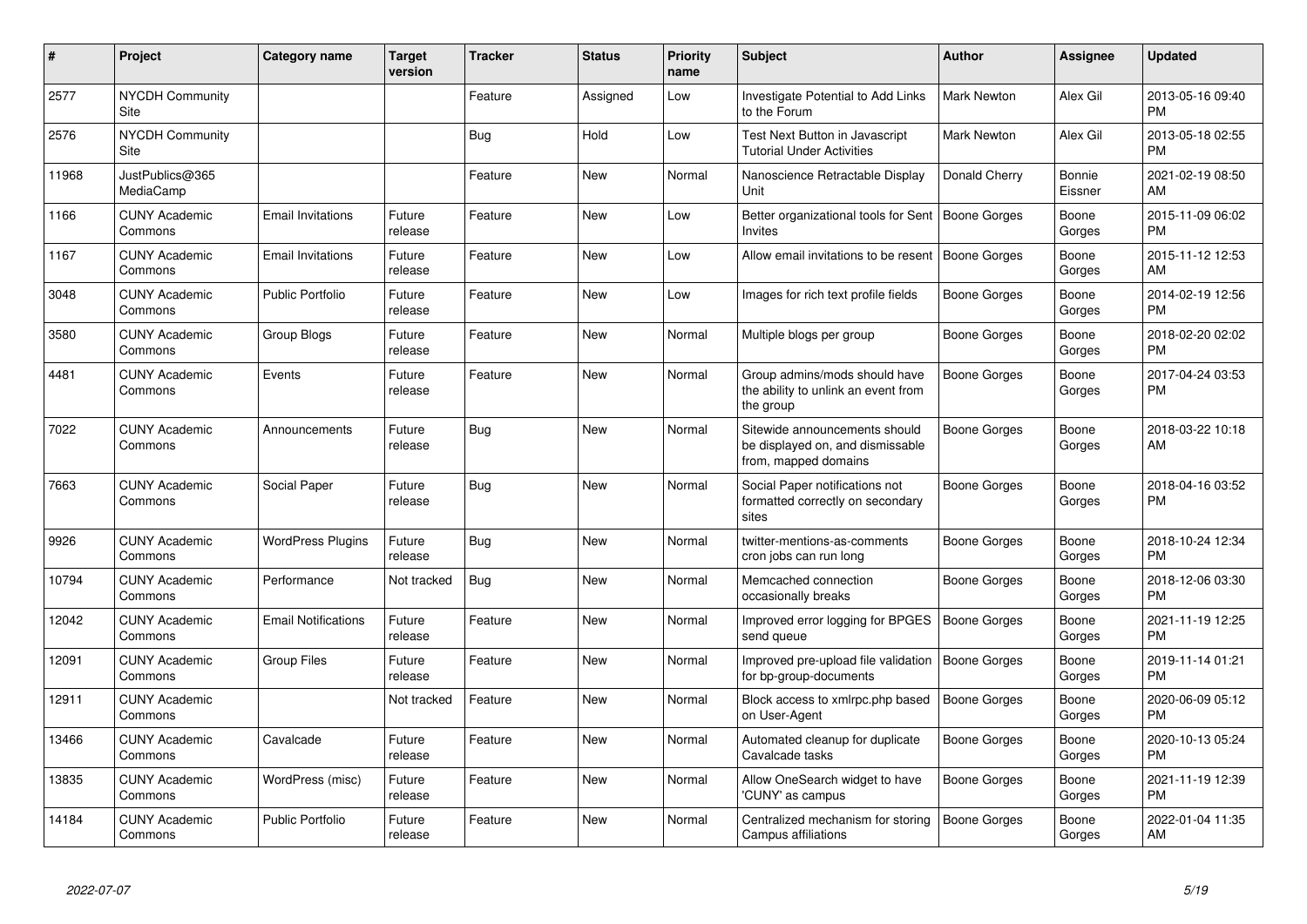| #     | Project                         | <b>Category name</b>           | <b>Target</b><br>version | <b>Tracker</b> | <b>Status</b>        | <b>Priority</b><br>name | Subject                                                                                    | Author              | Assignee        | <b>Updated</b>                |
|-------|---------------------------------|--------------------------------|--------------------------|----------------|----------------------|-------------------------|--------------------------------------------------------------------------------------------|---------------------|-----------------|-------------------------------|
| 14309 | <b>CUNY Academic</b><br>Commons | Group Library                  | Future<br>release        | Feature        | New                  | Normal                  | Better handling of<br>bp_group_document file download<br>attempts when file is not present | Boone Gorges        | Boone<br>Gorges | 2021-11-19 12:28<br>PM        |
| 14987 | <b>CUNY Academic</b><br>Commons | <b>WordPress Plugins</b>       | Future<br>release        | Bug            | New                  | Normal                  | Elementor update causes<br>database freeze-up                                              | Boone Gorges        | Boone<br>Gorges | 2021-11-29 12:02<br>PM        |
| 15883 | <b>CUNY Academic</b><br>Commons |                                | 2.1.0                    | Feature        | New                  | Normal                  | Release BPGES update                                                                       | Boone Gorges        | Boone<br>Gorges | 2022-05-26 10:39<br>AM        |
| 618   | <b>CUNY Academic</b><br>Commons | <b>BuddyPress Docs</b>         | Future<br>release        | Feature        | Assigned             | Normal                  | <b>BuddyPress Docs: export formats</b>                                                     | Boone Gorges        | Boone<br>Gorges | 2015-11-09 05:38<br><b>PM</b> |
| 1165  | <b>CUNY Academic</b><br>Commons | <b>Email Invitations</b>       | Future<br>release        | Feature        | Assigned             | Low                     | Allow saved lists of invitees under<br>Send Invites                                        | Boone Gorges        | Boone<br>Gorges | 2015-11-09 06:03<br><b>PM</b> |
| 1417  | <b>CUNY Academic</b><br>Commons | <b>BuddyPress Docs</b>         | Future<br>release        | Feature        | Assigned             | Low                     | Bulk actions for BuddyPress Docs                                                           | Boone Gorges        | Boone<br>Gorges | 2016-10-17 10:41<br><b>PM</b> |
| 1422  | <b>CUNY Academic</b><br>Commons | <b>BuddyPress Docs</b>         | Future<br>release        | Feature        | Assigned             | Normal                  | Make "created Doc" activity icons<br>non-mini                                              | <b>Boone Gorges</b> | Boone<br>Gorges | 2015-11-09 05:48<br><b>PM</b> |
| 1508  | <b>CUNY Academic</b><br>Commons | WordPress (misc)               | Future<br>release        | Feature        | Assigned             | Normal                  | Share login cookies across<br>mapped domains                                               | Boone Gorges        | Boone<br>Gorges | 2012-07-02 12:12<br>PM        |
| 1744  | <b>CUNY Academic</b><br>Commons | <b>BuddyPress Docs</b>         | Future<br>release        | Feature        | Assigned             | Normal                  | Spreadsheet-style Docs                                                                     | Boone Gorges        | Boone<br>Gorges | 2015-11-09 06:13<br>PM        |
| 3002  | <b>CUNY Academic</b><br>Commons | Search                         | Future<br>release        | Feature        | Assigned             | Normal                  | Overhaul CAC search by using<br>external search appliance                                  | Boone Gorges        | Boone<br>Gorges | 2020-07-15 03:05<br>PM        |
| 3193  | <b>CUNY Academic</b><br>Commons | Group Forums                   | Future<br>release        | Feature        | Assigned             | Normal                  | bbPress 2.x dynamic roles and<br><b>RBE</b>                                                | Boone Gorges        | Boone<br>Gorges | 2014-09-30 01:30<br><b>PM</b> |
| 3230  | <b>CUNY Academic</b><br>Commons | Internal Tools and<br>Workflow | Not tracked              | Feature        | Assigned             | High                    | Scripts for quicker<br>provisioning/updating of<br>development environments                | Boone Gorges        | Boone<br>Gorges | 2016-01-26 04:54<br><b>PM</b> |
| 5234  | <b>CUNY Academic</b><br>Commons | Membership                     | Future<br>release        | Feature        | Assigned             | Normal                  | Write Unconfirmed patch for WP                                                             | Boone Gorges        | Boone<br>Gorges | 2016-10-24 11:18<br>AM        |
| 16092 | <b>CUNY Academic</b><br>Commons |                                | Future<br>release        | Feature        | Hold                 | Normal                  | Don't show main site in Site<br>search results                                             | Boone Gorges        | Boone<br>Gorges | 2022-05-17 03:12<br>PM        |
| 11945 | <b>CUNY Academic</b><br>Commons | Reckoning                      | Future<br>release        | Feature        | Reporter<br>Feedback | Normal                  | Add Comments bubble to<br>Reckoning views                                                  | Boone Gorges        | Boone<br>Gorges | 2019-11-12 05:14<br>PM        |
| 1460  | <b>CUNY Academic</b><br>Commons | Analytics                      | Future<br>reiease        | Feature        | Assigned             | Normal                  | Update System Report                                                                       | <b>Brian Foote</b>  | Boone<br>Gorges | 2015-11-09 06:13<br>PM        |
| 13370 | <b>CUNY Academic</b><br>Commons | Group Library                  | Future<br>release        | Feature        | New                  | Normal                  | Library bulk deletion and folder<br>editing                                                | Colin McDonald      | Boone<br>Gorges | 2020-10-13 10:41<br>AM        |
| 15210 | <b>CUNY Academic</b><br>Commons | Analytics                      | Not tracked              | Design/UX      | New                  | Normal                  | Google Analytics improvements                                                              | Colin McDonald      | Boone<br>Gorges | 2022-05-24 10:47<br>AM        |
| 3615  | <b>CUNY Academic</b><br>Commons | Redmine                        | Not tracked              | Feature        | New                  | Low                     | Create Redmine issues via email                                                            | Dominic Giglio      | Boone<br>Gorges | 2017-11-16 11:36<br>AM        |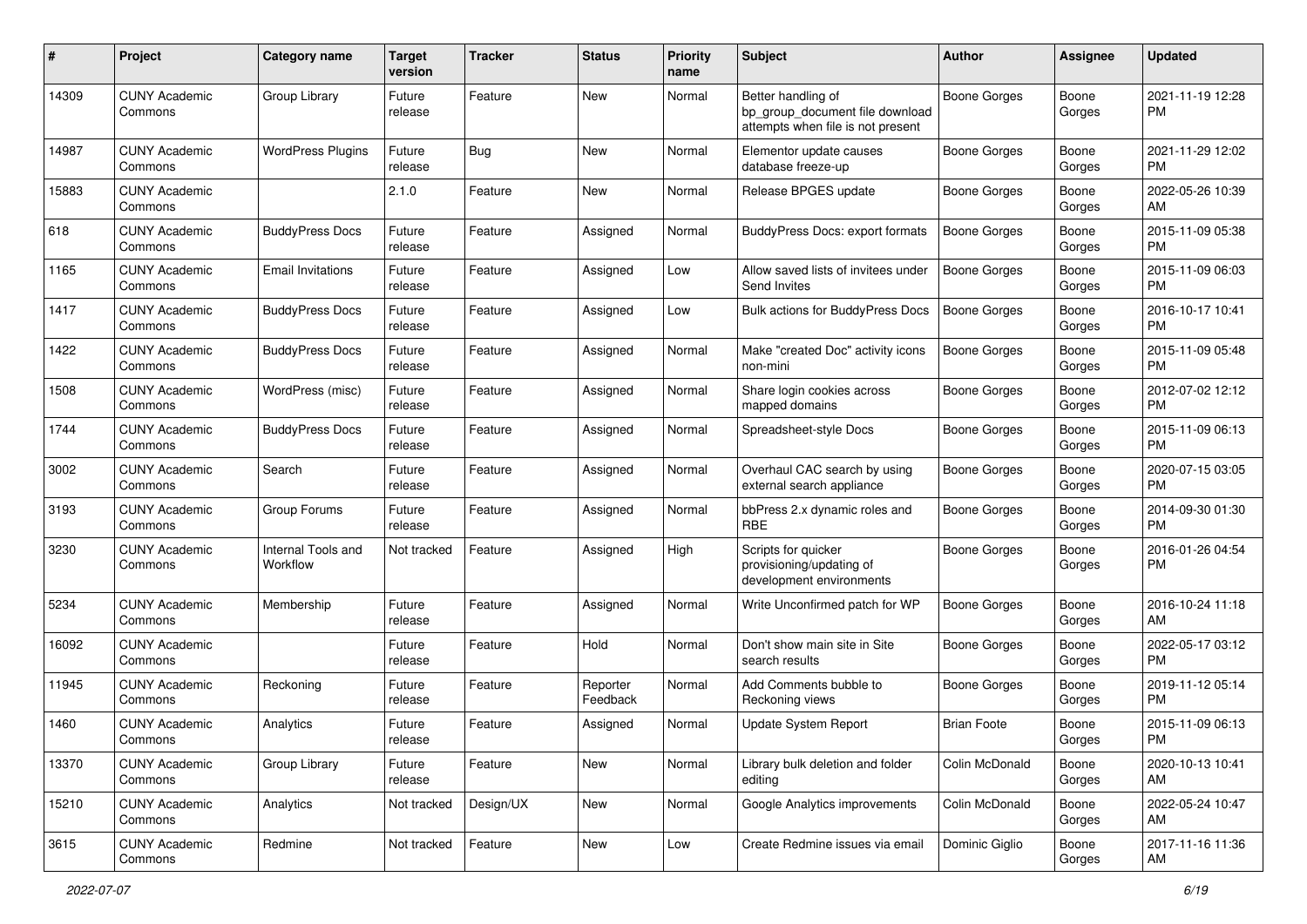| $\#$  | Project                         | <b>Category name</b>     | <b>Target</b><br>version | <b>Tracker</b> | <b>Status</b>        | <b>Priority</b><br>name | <b>Subject</b>                                                                             | Author              | <b>Assignee</b> | <b>Updated</b>                |
|-------|---------------------------------|--------------------------|--------------------------|----------------|----------------------|-------------------------|--------------------------------------------------------------------------------------------|---------------------|-----------------|-------------------------------|
| 12438 | <b>CUNY Academic</b><br>Commons | Courses                  | Not tracked              | <b>Bug</b>     | New                  | Normal                  | Site appearing twice                                                                       | Laurie Hurson       | Boone<br>Gorges | 2020-02-18 01:34<br>PM        |
| 16199 | <b>CUNY Academic</b><br>Commons | <b>Directories</b>       | 2.0.3                    | <b>Bug</b>     | New                  | Normal                  | Removed "Semester" Filter from<br><b>Courses Directory</b>                                 | Laurie Hurson       | Boone<br>Gorges | 2022-06-29 11:32<br>AM        |
| 9289  | <b>CUNY Academic</b><br>Commons | <b>WordPress Plugins</b> | Future<br>release        | Bug            | Reporter<br>Feedback | Normal                  | Email Users Plugin                                                                         | Laurie Hurson       | Boone<br>Gorges | 2018-10-24 12:34<br>PM        |
| 12121 | <b>CUNY Academic</b><br>Commons | <b>WordPress Plugins</b> | 2.0.3                    | Feature        | Reporter<br>Feedback | Normal                  | Embedding H5P Iframes on<br><b>Commons Site</b>                                            | Laurie Hurson       | Boone<br>Gorges | 2022-06-29 11:32<br>AM        |
| 14504 | <b>CUNY Academic</b><br>Commons |                          | Not tracked              | Publicity      | Reporter<br>Feedback | Normal                  | Adding showcases to home page<br>menu                                                      | Laurie Hurson       | Boone<br>Gorges | 2022-01-19 03:26<br>PM        |
| 2325  | <b>CUNY Academic</b><br>Commons | BuddyPress (misc)        | Future<br>release        | Feature        | Assigned             | Low                     | Profile should have separate fields<br>for first/last names                                | local admin         | Boone<br>Gorges | 2015-11-09 06:09<br><b>PM</b> |
| 2610  | <b>CUNY Academic</b><br>Commons | Group Invitations        | Future<br>release        | Feature        | Assigned             | Low                     | Request: Custom invitation<br>message to group invites                                     | local admin         | Boone<br>Gorges | 2015-11-09 06:13<br>PM        |
| 6389  | <b>CUNY Academic</b><br>Commons | <b>BuddyPress Docs</b>   | Future<br>release        | Feature        | New                  | Low                     | Make Discussion Area Visible<br>When Editing a Doc                                         | <b>Luke Waltzer</b> | Boone<br>Gorges | 2016-10-21 04:16<br>PM        |
| 7981  | <b>CUNY Academic</b><br>Commons | Social Paper             | Future<br>release        | Bug            | New                  | Normal                  | Social Paper comments should not<br>go to spam                                             | <b>Luke Waltzer</b> | Boone<br>Gorges | 2018-04-16 03:52<br><b>PM</b> |
| 8835  | <b>CUNY Academic</b><br>Commons | Blogs (BuddyPress)       | Future<br>release        | Feature        | New                  | Normal                  | Extend cuny.is shortlinks to sites                                                         | Luke Waltzer        | Boone<br>Gorges | 2022-04-26 11:59<br>AM        |
| 9895  | <b>CUNY Academic</b><br>Commons | Onboarding               | Future<br>release        | Feature        | Assigned             | Normal                  | Add "Accept Invitation"<br>link/button/function to Group<br>and/or Site invitation emails? | <b>Luke Waltzer</b> | Boone<br>Gorges | 2018-06-07 12:42<br><b>PM</b> |
| 9211  | <b>CUNY Academic</b><br>Commons | <b>WordPress Plugins</b> | Future<br>release        | Support        | Reporter<br>Feedback | Normal                  | Auto-Role Setting in Forum Plugin<br><b>Causing Some Confusion</b>                         | Luke Waltzer        | Boone<br>Gorges | 2018-03-13 11:44<br>AM        |
| 5052  | <b>CUNY Academic</b><br>Commons | Social Paper             | Future<br>release        | Feature        | New                  | Low                     | Sentence by sentence or line by<br>line comments (SP suggestion #3)                        | Marilyn Weber       | Boone<br>Gorges | 2016-02-11 10:24<br>PM        |
| 9207  | <b>CUNY Academic</b><br>Commons |                          | Future<br>release        | Support        | Reporter<br>Feedback | Normal                  | display dashboards made in<br>Tableau?                                                     | Marilyn Weber       | Boone<br>Gorges | 2018-04-10 10:42<br>AM        |
| 10678 | <b>CUNY Academic</b><br>Commons |                          | Not tracked              | <b>Bug</b>     | Reporter<br>Feedback | High                    | Newsletter Plugin Not Sending Out   Mark Webb<br>Newsletters                               |                     | Boone<br>Gorges | 2019-09-16 09:38<br>PM        |
| 13949 | <b>CUNY Academic</b><br>Commons |                          | Not tracked              | <b>Bug</b>     | New                  | Normal                  | Continued debugging of runaway<br>MySQL connections                                        | <b>Matt Gold</b>    | Boone<br>Gorges | 2021-09-14 10:42<br>AM        |
| 16307 | <b>CUNY Academic</b><br>Commons |                          |                          | <b>Bug</b>     | New                  | Normal                  | Add brief messaging to<br>accept/decline group membership<br>requests                      | Matt Gold           | Boone<br>Gorges | 2022-06-27 06:13<br><b>PM</b> |
| 287   | <b>CUNY Academic</b><br>Commons | WordPress (misc)         | Future<br>release        | Feature        | Assigned             | Normal                  | Create troubleshooting tool for<br>account sign-up                                         | Matt Gold           | Boone<br>Gorges | 2015-11-09 06:17<br><b>PM</b> |
| 377   | <b>CUNY Academic</b><br>Commons | BuddyPress (misc)        | Future<br>release        | Feature        | Assigned             | Normal                  | Like buttons                                                                               | Matt Gold           | Boone<br>Gorges | 2010-11-16 05:13<br><b>PM</b> |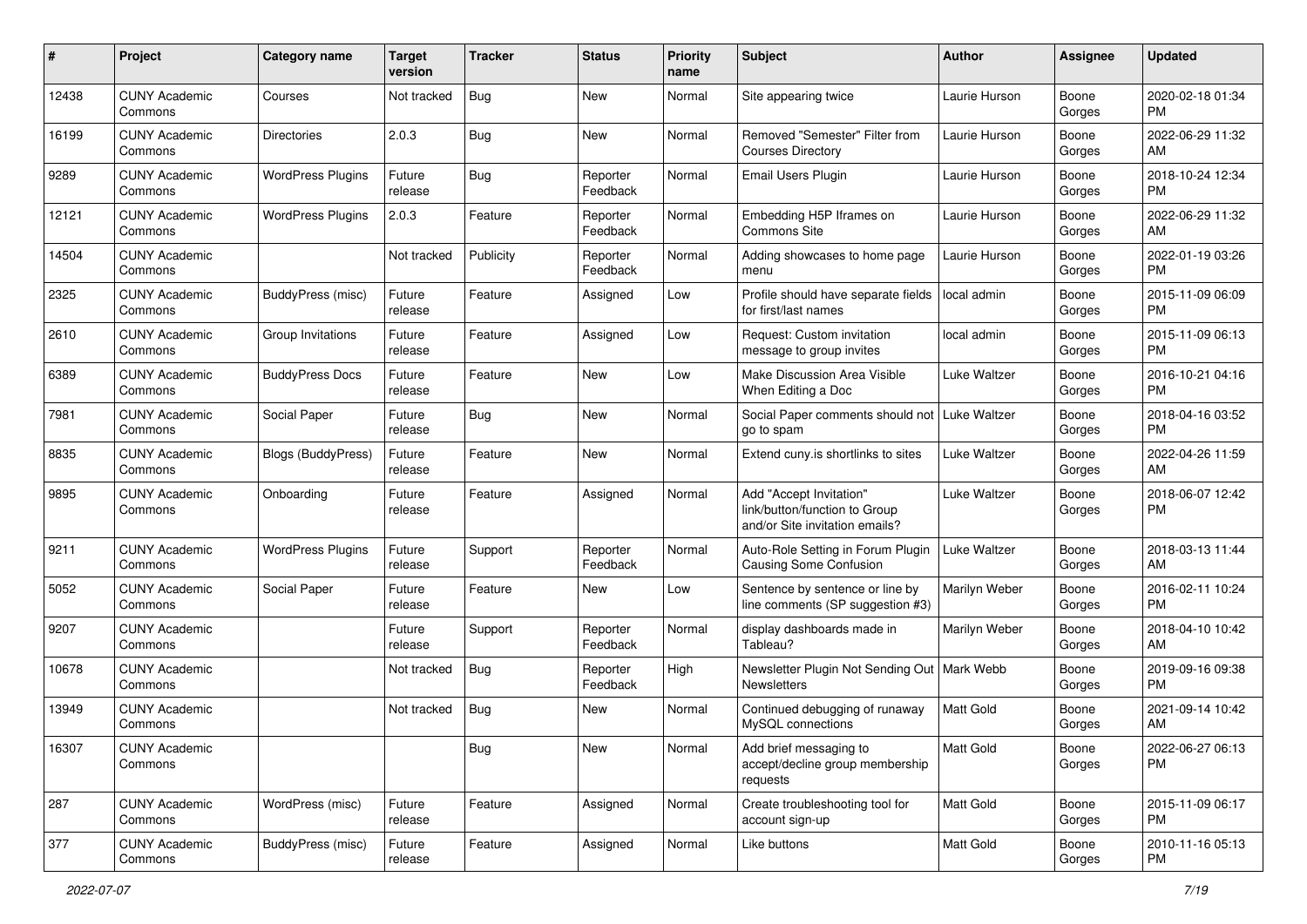| #    | Project                         | <b>Category name</b>     | Target<br>version | <b>Tracker</b> | <b>Status</b> | <b>Priority</b><br>name | <b>Subject</b>                                                        | Author           | <b>Assignee</b> | <b>Updated</b>                |
|------|---------------------------------|--------------------------|-------------------|----------------|---------------|-------------------------|-----------------------------------------------------------------------|------------------|-----------------|-------------------------------|
| 435  | <b>CUNY Academic</b><br>Commons | BuddyPress (misc)        | Future<br>release | Feature        | Assigned      | Normal                  | Include Avatar Images in Forum<br><b>Post Notification Emails</b>     | <b>Matt Gold</b> | Boone<br>Gorges | 2010-12-08 12:40<br>PM        |
| 500  | <b>CUNY Academic</b><br>Commons | BuddyPress (misc)        | Future<br>release | Feature        | Assigned      | Normal                  | <b>Export Group Data</b>                                              | <b>Matt Gold</b> | Boone<br>Gorges | 2010-12-19 12:09<br><b>PM</b> |
| 554  | <b>CUNY Academic</b><br>Commons | BuddyPress (misc)        | Future<br>release | Feature        | Assigned      | Normal                  | Add Trackback notifications to<br>site-wide activity feed             | <b>Matt Gold</b> | Boone<br>Gorges | 2015-11-09 06:19<br><b>PM</b> |
| 599  | <b>CUNY Academic</b><br>Commons | BuddyPress (misc)        | Future<br>release | Feature        | Assigned      | Normal                  | Consider adding rating plugins for<br>BuddyPress/BBPress              | <b>Matt Gold</b> | Boone<br>Gorges | 2011-08-22 06:50<br>PM        |
| 635  | <b>CUNY Academic</b><br>Commons | BuddyPress (misc)        | Future<br>release | Feature        | Assigned      | Normal                  | Big Blue Button -<br>Videoconferencing in Groups and<br><b>Blogs</b>  | <b>Matt Gold</b> | Boone<br>Gorges | 2011-03-14 03:24<br>PM        |
| 658  | <b>CUNY Academic</b><br>Commons | <b>WordPress Plugins</b> | Future<br>release | Feature        | Assigned      | Normal                  | Rebulid Sitewide Tag Suggestion                                       | Matt Gold        | Boone<br>Gorges | 2015-01-05 08:47<br>PM        |
| 1562 | <b>CUNY Academic</b><br>Commons | <b>WordPress Plugins</b> | Future<br>release | Feature        | Assigned      | Low                     | Play with NYT Collaborative<br><b>Authoring Tool</b>                  | Matt Gold        | Boone<br>Gorges | 2015-01-05 08:47<br>PM        |
| 2013 | <b>CUNY Academic</b><br>Commons | <b>Public Portfolio</b>  | Future<br>release | Feature        | Assigned      | Low                     | Have Profile Privacy Options show<br>up only for filled-in fields     | Matt Gold        | Boone<br>Gorges | 2015-11-09 06:09<br><b>PM</b> |
| 2223 | <b>CUNY Academic</b><br>Commons | <b>WordPress Plugins</b> | Future<br>release | Feature        | Assigned      | Low                     | Add Participad to the CUNY<br><b>Academic Commons</b>                 | Matt Gold        | Boone<br>Gorges | 2014-09-17 10:03<br>PM        |
| 2523 | <b>CUNY Academic</b><br>Commons | <b>BuddyPress Docs</b>   | Future<br>release | Feature        | Assigned      | Normal                  | Allow Users to Upload Images to<br><b>BP</b> Docs                     | <b>Matt Gold</b> | Boone<br>Gorges | 2015-11-09 06:14<br><b>PM</b> |
| 3042 | <b>CUNY Academic</b><br>Commons | Public Portfolio         | Future<br>release | Feature        | Assigned      | Normal                  | Browsing member interests                                             | Matt Gold        | Boone<br>Gorges | 2015-03-21 09:04<br><b>PM</b> |
| 3080 | <b>CUNY Academic</b><br>Commons | <b>Group Files</b>       | Future<br>release | Feature        | Assigned      | Low                     | Create a system to keep track of<br>file changes                      | <b>Matt Gold</b> | Boone<br>Gorges | 2014-02-26 10:04<br><b>PM</b> |
| 3220 | <b>CUNY Academic</b><br>Commons | <b>Public Portfolio</b>  | Future<br>release | Feature        | Assigned      | Normal                  | Add indent/outdent option to<br>Formatting Buttons on Profile<br>Page | <b>Matt Gold</b> | Boone<br>Gorges | 2014-05-21 10:39<br><b>PM</b> |
| 3308 | <b>CUNY Academic</b><br>Commons | Group Invitations        | Future<br>release | Feature        | Assigned      | Normal                  | Allow members to rescind group<br>invitations                         | <b>Matt Gold</b> | Boone<br>Gorges | 2015-04-01 08:53<br>PM        |
| 3759 | <b>CUNY Academic</b><br>Commons | WordPress (misc)         | Future<br>release | Feature        | Assigned      | Normal                  | Review Interface for Adding Users<br>to Blogs                         | Matt Gold        | Boone<br>Gorges | 2015-03-24 05:52<br>PM        |
| 3768 | <b>CUNY Academic</b><br>Commons | <b>Public Portfolio</b>  | Future<br>reiease | Feature        | Assigned      | Normal                  | Institutions/Past positions on<br>public portfolios                   | <b>Matt Gold</b> | Boone<br>Gorges | 2018-04-23 10:44<br>AM        |
| 4053 | <b>CUNY Academic</b><br>Commons | Events                   | Future<br>release | Feature        | Assigned      | Normal                  | Create new tab for past events                                        | Matt Gold        | Boone<br>Gorges | 2015-05-12 02:10<br>PM        |
| 4238 | <b>CUNY Academic</b><br>Commons | Events                   | Future<br>release | Feature        | Assigned      | Normal                  | Copy Events to Other Groups?                                          | Matt Gold        | Boone<br>Gorges | 2015-07-02 10:08<br>AM        |
| 4903 | <b>CUNY Academic</b><br>Commons | Events                   | Future<br>release | Design/UX      | Assigned      | Normal                  | Improving visual appearance of<br>event calendars                     | Matt Gold        | Boone<br>Gorges | 2016-10-13 11:51<br>AM        |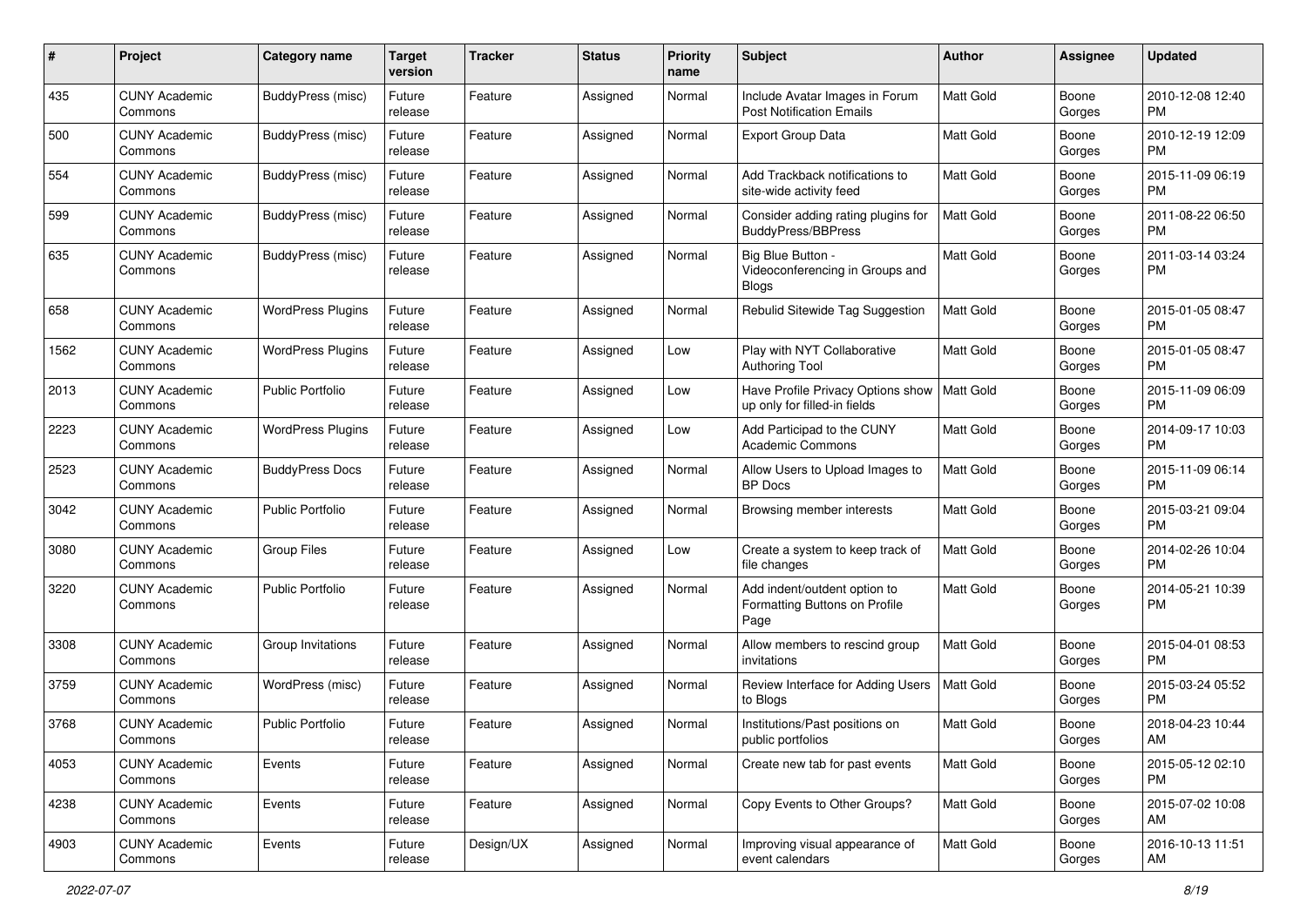| #     | Project                         | <b>Category name</b>       | Target<br>version | <b>Tracker</b> | <b>Status</b>        | <b>Priority</b><br>name | <b>Subject</b>                                                              | <b>Author</b>         | <b>Assignee</b> | <b>Updated</b>                |
|-------|---------------------------------|----------------------------|-------------------|----------------|----------------------|-------------------------|-----------------------------------------------------------------------------|-----------------------|-----------------|-------------------------------|
| 4980  | <b>CUNY Academic</b><br>Commons | Home Page                  | Future<br>release | Feature        | Assigned             | Normal                  | CAC Featured Content -- Adding<br>Randomization                             | Matt Gold             | Boone<br>Gorges | 2016-12-12 03:01<br><b>PM</b> |
| 5696  | <b>CUNY Academic</b><br>Commons | Events                     | Future<br>release | Feature        | Assigned             | Normal                  | Events Calendar - display options<br>calendar aggregation                   | Matt Gold             | Boone<br>Gorges | 2016-10-13 11:44<br>AM        |
| 8836  | <b>CUNY Academic</b><br>Commons | Blogs (BuddyPress)         | Future<br>release | Feature        | Assigned             | Normal                  | Redesign site launch process                                                | Matt Gold             | Boone<br>Gorges | 2019-10-03 02:49<br><b>PM</b> |
| 8900  | <b>CUNY Academic</b><br>Commons | Accessibility              | Future<br>release | Feature        | Assigned             | Normal                  | Look into tools to enforce<br>accessibility in WP environment               | Matt Gold             | Boone<br>Gorges | 2022-04-26 11:59<br>AM        |
| 8901  | <b>CUNY Academic</b><br>Commons | Accessibility              | Future<br>release | Feature        | Assigned             | Normal                  | Theme analysis for accessibility                                            | Matt Gold             | Boone<br>Gorges | 2022-04-26 11:59<br>AM        |
| 9941  | <b>CUNY Academic</b><br>Commons | Wiki                       | Not tracked       | Support        | Assigned             | Normal                  | Wiki functionality                                                          | <b>Matt Gold</b>      | Boone<br>Gorges | 2018-06-26 10:57<br>AM        |
| 15604 | <b>CUNY Academic</b><br>Commons | <b>Email Notifications</b> | Future<br>release | Feature        | Assigned             | Normal                  | Restructure Commons Group<br>Digest Email Messages                          | Matt Gold             | Boone<br>Gorges | 2022-05-26 10:45<br>AM        |
| 2618  | <b>NYCDH Community</b><br>Site  |                            |                   | <b>Bug</b>     | Assigned             | Low                     | Mark blogs as spam when created<br>by users marked as spam                  | Matt Gold             | Boone<br>Gorges | 2013-06-09 11:38<br><b>PM</b> |
| 8756  | <b>CUNY Academic</b><br>Commons | Group Blogs                | Future<br>release | Feature        | Hold                 | Normal                  | Connect multiple blogs to one<br>group?                                     | Matt Gold             | Boone<br>Gorges | 2017-09-30 10:42<br>AM        |
| 6014  | <b>CUNY Academic</b><br>Commons | Publicity                  | Future<br>release | Publicity      | Reporter<br>Feedback | Normal                  | Google search listing                                                       | Matt Gold             | Boone<br>Gorges | 2016-09-21 03:48<br><b>PM</b> |
| 9947  | <b>CUNY Academic</b><br>Commons | <b>WordPress Plugins</b>   | Future<br>release | Feature        | Reporter<br>Feedback | Normal                  | Install H5P quiz plugin                                                     | Matt Gold             | Boone<br>Gorges | 2018-09-11 11:01<br>AM        |
| 9979  | <b>CUNY Academic</b><br>Commons | <b>Email Notifications</b> | Not tracked       | <b>Bug</b>     | Reporter<br>Feedback | Normal                  | Reports of slow email activation<br>emails                                  | Matt Gold             | Boone<br>Gorges | 2018-08-29 09:40<br><b>PM</b> |
| 10040 | <b>CUNY Academic</b><br>Commons | WordPress (misc)           | Not tracked       | <b>Bug</b>     | Reporter<br>Feedback | Normal                  | User doesn't see full list of themes                                        | Matt Gold             | Boone<br>Gorges | 2018-07-25 10:12<br>AM        |
| 3419  | <b>CUNY Academic</b><br>Commons | Group Invitations          | 1.6.14            | <b>Bug</b>     | Testing<br>Required  | Normal                  | Neatening the display of<br>messages on group requests                      | Matt Gold             | Boone<br>Gorges | 2014-09-01 09:29<br><b>PM</b> |
| 2753  | <b>CUNY Academic</b><br>Commons | <b>Public Portfolio</b>    | Future<br>release | Feature        | New                  | Normal                  | Create actual actual tagification in<br>academic interests and other fields | Micki Kaufman         | Boone<br>Gorges | 2015-01-05 08:52<br><b>PM</b> |
| 3475  | <b>CUNY Academic</b><br>Commons | Events                     | Future<br>release | Feature        | Assigned             | Normal                  | Request to add plugin to<br>streamline room<br>booking/appointment booking  | Naomi Barrettara      | Boone<br>Gorges | 2014-12-01 05:14<br><b>PM</b> |
| 11449 | <b>CUNY Academic</b><br>Commons | WordPress - Media          | Not tracked       | Support        | Reporter<br>Feedback | Normal                  | Cloning Media Library for JITP<br>from Staging to Production Site           | <b>Patrick DeDauw</b> | Boone<br>Gorges | 2019-05-13 12:00<br><b>PM</b> |
| 14483 | <b>CUNY Academic</b><br>Commons | WordPress - Media          | Not tracked       | <b>Bug</b>     | Reporter<br>Feedback | Normal                  | <b>Wordpress PDF Embed Stopped</b><br>Working after JITP Media Clone        | Patrick DeDauw        | Boone<br>Gorges | 2021-05-20 01:51<br><b>PM</b> |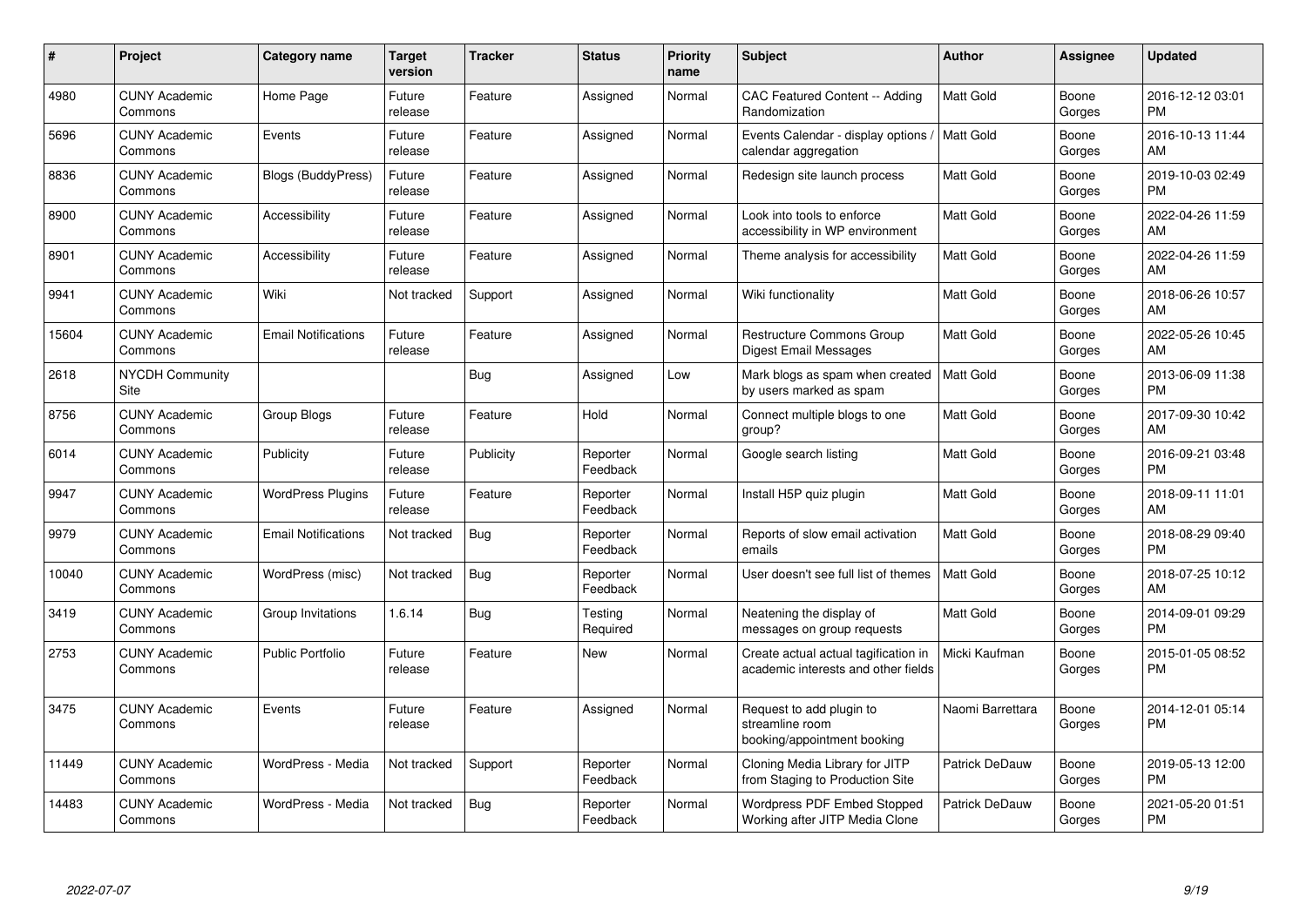| #     | Project                         | <b>Category name</b>     | <b>Target</b><br>version | <b>Tracker</b> | <b>Status</b>        | <b>Priority</b><br>name | <b>Subject</b>                                                                                  | Author                  | <b>Assignee</b> | <b>Updated</b>                |
|-------|---------------------------------|--------------------------|--------------------------|----------------|----------------------|-------------------------|-------------------------------------------------------------------------------------------------|-------------------------|-----------------|-------------------------------|
| 8675  | <b>CUNY Academic</b><br>Commons | User Onboarding          | Future<br>release        | <b>Bug</b>     | Reporter<br>Feedback | Low                     | Add new User search screen calls<br>for the input of email address but<br>doesn't work with one | Paul Hebert             | Boone<br>Gorges | 2017-10-11 11:17<br>AM        |
| 5182  | <b>CUNY Academic</b><br>Commons | Social Paper             | Future<br>release        | Design/UX      | New                  | Normal                  | "Publishing" a private paper on<br>social paper?                                                | Raffi<br>Khatchadourian | Boone<br>Gorges | 2016-10-13 04:12<br>PM        |
| 15242 | <b>CUNY Academic</b><br>Commons | Performance              | Not tracked              | <b>Bug</b>     | Reporter<br>Feedback | Normal                  | Slugist site                                                                                    | Raffi<br>Khatchadourian | Boone<br>Gorges | 2022-02-07 11:14<br>AM        |
| 14908 | <b>CUNY Academic</b><br>Commons | Performance              |                          | <b>Bug</b>     | New                  | Normal                  | Stale object cache on cdev                                                                      | Raymond Hoh             | Boone<br>Gorges | 2021-12-07 09:45<br>AM        |
| 58    | <b>CUNY Academic</b><br>Commons | BuddyPress (misc)        | Future<br>release        | Feature        | Assigned             | Low                     | Make member search sortable by<br>last name                                                     | Roberta Brody           | Boone<br>Gorges | 2010-08-26 02:38<br>PM        |
| 4592  | <b>CUNY Academic</b><br>Commons | Events                   | Future<br>release        | Design/UX      | New                  | Normal                  | Event Creation - Venue Dropdown<br>Slow                                                         | Samantha Raddatz        | Boone<br>Gorges | 2015-09-14 04:56<br>PM        |
| 585   | <b>CUNY Academic</b><br>Commons | Group Forums             | Future<br>release        | Feature        | Assigned             | Normal                  | Merge Forum Topics                                                                              | Sarah Morgano           | Boone<br>Gorges | 2011-07-06 04:11<br>PM        |
| 1888  | <b>CUNY Academic</b><br>Commons | Home Page                | Future<br>release        | Feature        | Assigned             | Normal                  | Refactor BP MPO Activity Filter to<br>support proper pagination                                 | Sarah Morgano           | Boone<br>Gorges | 2014-05-01 07:11<br>PM        |
| 10226 | <b>CUNY Academic</b><br>Commons | Courses                  | Future<br>release        | Feature        | New                  | Normal                  | Add "My Courses" to drop down<br>list                                                           | scott voth              | Boone<br>Gorges | 2021-11-19 12:42<br>PM        |
| 11496 | <b>CUNY Academic</b><br>Commons | <b>Public Portfolio</b>  | 1.15.2                   | Support        | New                  | Normal                  | Replace Twitter Icon on Member<br>Portfolio page                                                | scott voth              | Boone<br>Gorges | 2019-06-06 01:03<br>PM        |
| 11531 | <b>CUNY Academic</b><br>Commons | Events                   | Future<br>release        | Feature        | New                  | Normal                  | Main Events calendar should<br>include non-public events that user<br>has access to             | scott voth              | Boone<br>Gorges | 2019-06-11 10:00<br>AM        |
| 15767 | <b>CUNY Academic</b><br>Commons | WordPress (misc)         |                          | Support        | New                  | Normal                  | Site loading slowly                                                                             | scott voth              | Boone<br>Gorges | 2022-04-04 08:56<br>PM        |
| 519   | <b>CUNY Academic</b><br>Commons | <b>BuddyPress Docs</b>   | Future<br>release        | Feature        | Assigned             | Low                     | TOC for individual docs - for new<br>BP "wiki-like" plugin                                      | scott voth              | Boone<br>Gorges | 2015-11-09 05:54<br><b>PM</b> |
| 14113 | <b>CUNY Academic</b><br>Commons | WordPress (misc)         | Future<br>release        | <b>Bug</b>     | Hold                 | Normal                  | Block Editor Not Working on this<br>page - Json error                                           | scott voth              | Boone<br>Gorges | 2021-03-05 11:01<br>AM        |
| 9515  | <b>CUNY Academic</b><br>Commons | <b>WordPress Plugins</b> | Not tracked              | <b>Bug</b>     | Reporter<br>Feedback | Normal                  | Text to Speech plugin - "More<br>Slowly" checkbox not working                                   | scott voth              | Boone<br>Gorges | 2018-06-13 02:26<br>PM        |
| 11386 | <b>CUNY Academic</b><br>Commons | WordPress - Media        | Not tracked              | Support        | Reporter<br>Feedback | Normal                  | disappearing images                                                                             | scott voth              | Boone<br>Gorges | 2019-05-14 10:32<br>AM        |
| 10368 | <b>CUNY Academic</b><br>Commons |                          | Future<br>release        | Feature        | Assigned             | Normal                  | Use ORCID data to populate<br>academic profile page                                             | Stephen Francoeur       | Boone<br>Gorges | 2018-09-25 01:53<br><b>PM</b> |
| 2832  | <b>CUNY Academic</b><br>Commons | Public Portfolio         | Future<br>release        | Feature        | Assigned             | Normal                  | Improve interface for (not)<br>auto-linking profile fields                                      | Boone Gorges            | Chris Stein     | 2015-01-05 08:52<br><b>PM</b> |
| 3330  | <b>CUNY Academic</b><br>Commons | My Commons               | Future<br>release        | Feature        | Assigned             | Normal                  | "Commons Information" tool                                                                      | Boone Gorges            | Chris Stein     | 2014-09-22 08:46<br>PM        |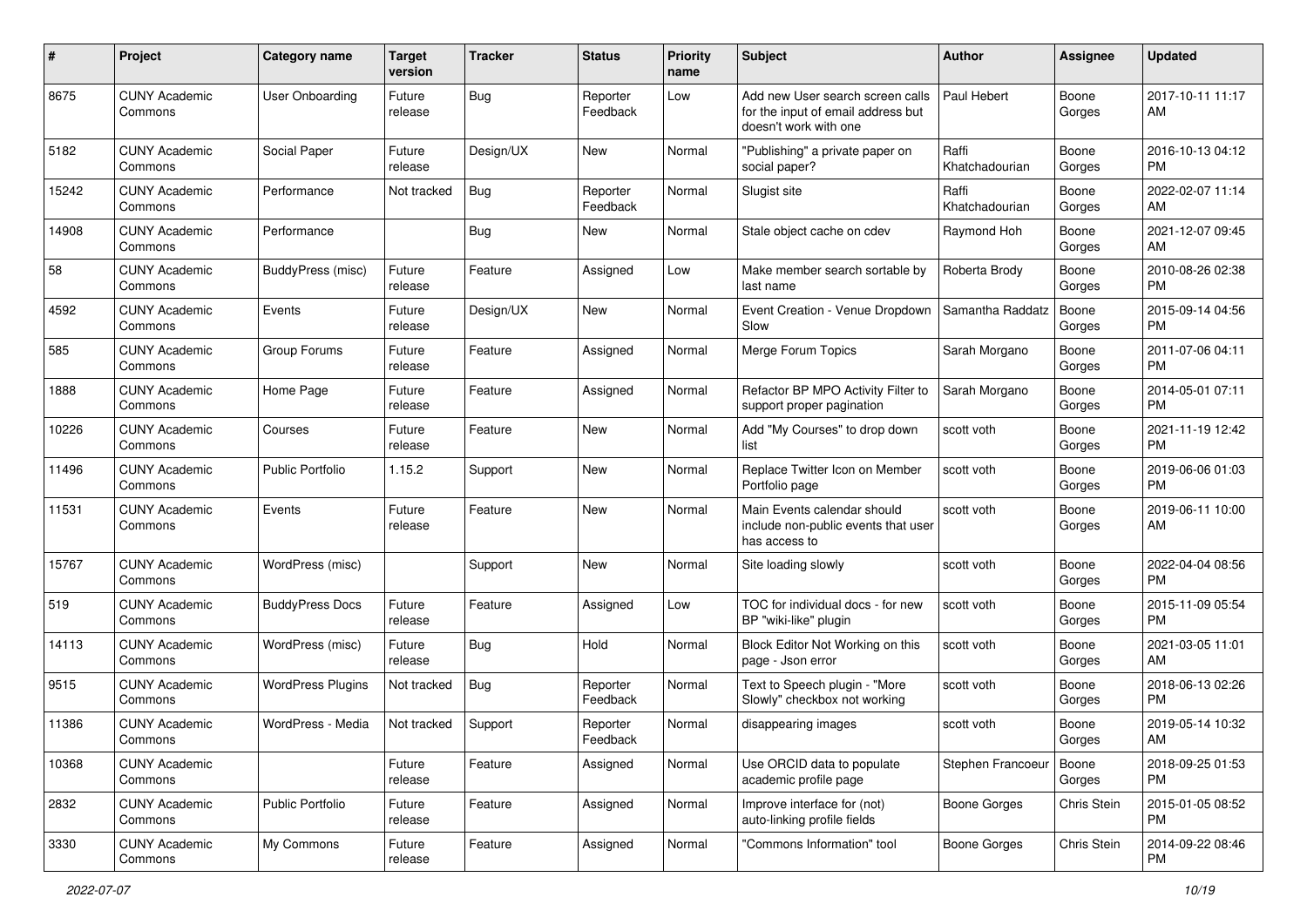| #     | Project                         | <b>Category name</b>     | <b>Target</b><br>version | <b>Tracker</b> | <b>Status</b>        | <b>Priority</b><br>name | <b>Subject</b>                                                      | <b>Author</b>    | Assignee           | <b>Updated</b>                |
|-------|---------------------------------|--------------------------|--------------------------|----------------|----------------------|-------------------------|---------------------------------------------------------------------|------------------|--------------------|-------------------------------|
| 3059  | <b>CUNY Academic</b><br>Commons | Group Forums             | Future<br>release        | Design/UX      | <b>New</b>           | Normal                  | Forum Post Permissable Content<br><b>Explanatory Text</b>           | Chris Stein      | Chris Stein        | 2015-04-02 11:27<br>AM        |
| 860   | <b>CUNY Academic</b><br>Commons | Design                   | Future<br>release        | Design/UX      | Assigned             | Normal                  | <b>Standardize Button Treatment</b><br><b>Across the Commons</b>    | Chris Stein      | <b>Chris Stein</b> | 2014-05-01 09:45<br>AM        |
| 2881  | <b>CUNY Academic</b><br>Commons | <b>Public Portfolio</b>  | Future<br>release        | Feature        | Assigned             | Normal                  | Redesign the UX for Profiles                                        | Chris Stein      | <b>Chris Stein</b> | 2016-10-13 12:45<br><b>PM</b> |
| 365   | <b>CUNY Academic</b><br>Commons | WordPress (misc)         | Future<br>release        | Feature        | Assigned             | Normal                  | <b>Create Mouseover Tooltips</b><br>throughout Site                 | Matt Gold        | Chris Stein        | 2015-11-09 06:18<br><b>PM</b> |
| 3354  | <b>CUNY Academic</b><br>Commons | <b>Group Files</b>       | Future<br>release        | Feature        | Assigned             | Low                     | Allow Group Download of Multiple<br><b>Selected Files</b>           | <b>Matt Gold</b> | Chris Stein        | 2014-08-01 08:50<br>AM        |
| 3770  | <b>CUNY Academic</b><br>Commons | <b>Public Portfolio</b>  | Future<br>release        | Feature        | Assigned             | Normal                  | Improve Layout/Formatting of<br>Positions Area on Public Portfolios | Matt Gold        | Chris Stein        | 2015-04-01 09:17<br><b>PM</b> |
| 9028  | <b>CUNY Academic</b><br>Commons | Onboarding               | Future<br>release        | Feature        | Assigned             | Normal                  | suggest groups to new members<br>during the registration process    | <b>Matt Gold</b> | <b>Chris Stein</b> | 2018-10-24 12:34<br><b>PM</b> |
| 1544  | <b>CUNY Academic</b><br>Commons | Groups (misc)            | Future<br>release        | Feature        | Reporter<br>Feedback | Normal                  | Group Filtering and Sorting                                         | <b>Matt Gold</b> | Chris Stein        | 2019-03-01 02:25<br><b>PM</b> |
| 2754  | <b>CUNY Academic</b><br>Commons | Design                   | Future<br>release        | Feature        | Assigned             | Normal                  | Determine strategy for CAC logo<br>handling in top header           | Micki Kaufman    | Chris Stein        | 2015-01-05 08:53<br><b>PM</b> |
| 10354 | <b>CUNY Academic</b><br>Commons | <b>Public Portfolio</b>  | Future<br>release        | Feature        | <b>New</b>           | Normal                  | Opt out of Having a Profile Page                                    | scott voth       | Chris Stein        | 2020-05-12 10:43<br>AM        |
| 5827  | <b>CUNY Academic</b><br>Commons | <b>Public Portfolio</b>  | Future<br>release        | Bug            | Assigned             | Normal                  | Academic Interests square bracket<br>links not working              | scott voth       | Chris Stein        | 2016-08-11 11:59<br><b>PM</b> |
| 8078  | <b>CUNY Academic</b><br>Commons | <b>WordPress Plugins</b> | Future<br>release        | System Upgrade | Assigned             | Normal                  | <b>CommentPress Updates</b>                                         | Margaret Galvan  | Christian<br>Wach  | 2017-05-08 03:49<br><b>PM</b> |
| 13199 | <b>CUNY Academic</b><br>Commons | Group Forums             | Future<br>release        | Feature        | New                  | Normal                  | Favoring Groups over bbPress<br>plugin                              | Colin McDonald   | Colin<br>McDonald  | 2021-11-19 12:28<br><b>PM</b> |
| 5268  | <b>CUNY Academic</b><br>Commons | Group Forums             | Future<br>release        | <b>Bug</b>     | Assigned             | Normal                  | Long-time to post to multiple<br>groups                             | Luke Waltzer     | Daniel Jones       | 2016-09-07 06:31<br><b>PM</b> |
| 4438  | <b>CUNY Academic</b><br>Commons | Events                   | Future<br>release        | Bug            | Assigned             | Normal                  | Events Calendar - Export<br><b>Recurring Events</b>                 | scott voth       | Daniel Jones       | 2016-05-23 04:25<br><b>PM</b> |
| 1983  | <b>CUNY Academic</b><br>Commons | Home Page                | Future<br>release        | Feature        | Assigned             | Low                     | Media Library integration with<br><b>Featured Content plugin</b>    | Boone Gorges     | Dominic<br>Giglio  | 2014-03-17 10:34<br>AM        |
| 412   | <b>CUNY Academic</b><br>Commons | <b>WordPress Themes</b>  | Future<br>release        | Feature        | Assigned             | Normal                  | <b>Featured Themes</b>                                              | <b>Matt Gold</b> | Dominic<br>Giglio  | 2015-01-05 08:44<br><b>PM</b> |
| 940   | <b>CUNY Academic</b><br>Commons | Redmine                  | Future<br>release        | Feature        | Assigned             | Low                     | Communication with users after<br>releases                          | <b>Matt Gold</b> | Dominic<br>Giglio  | 2012-09-09 04:36<br><b>PM</b> |
| 2167  | CUNY Academic<br>Commons        | WordPress (misc)         | Future<br>release        | Bug            | Assigned             | Normal                  | <b>CAC-Livestream Plugin Issues</b>                                 | Michael Smith    | Dominic<br>Giglio  | 2015-01-02 03:06<br><b>PM</b> |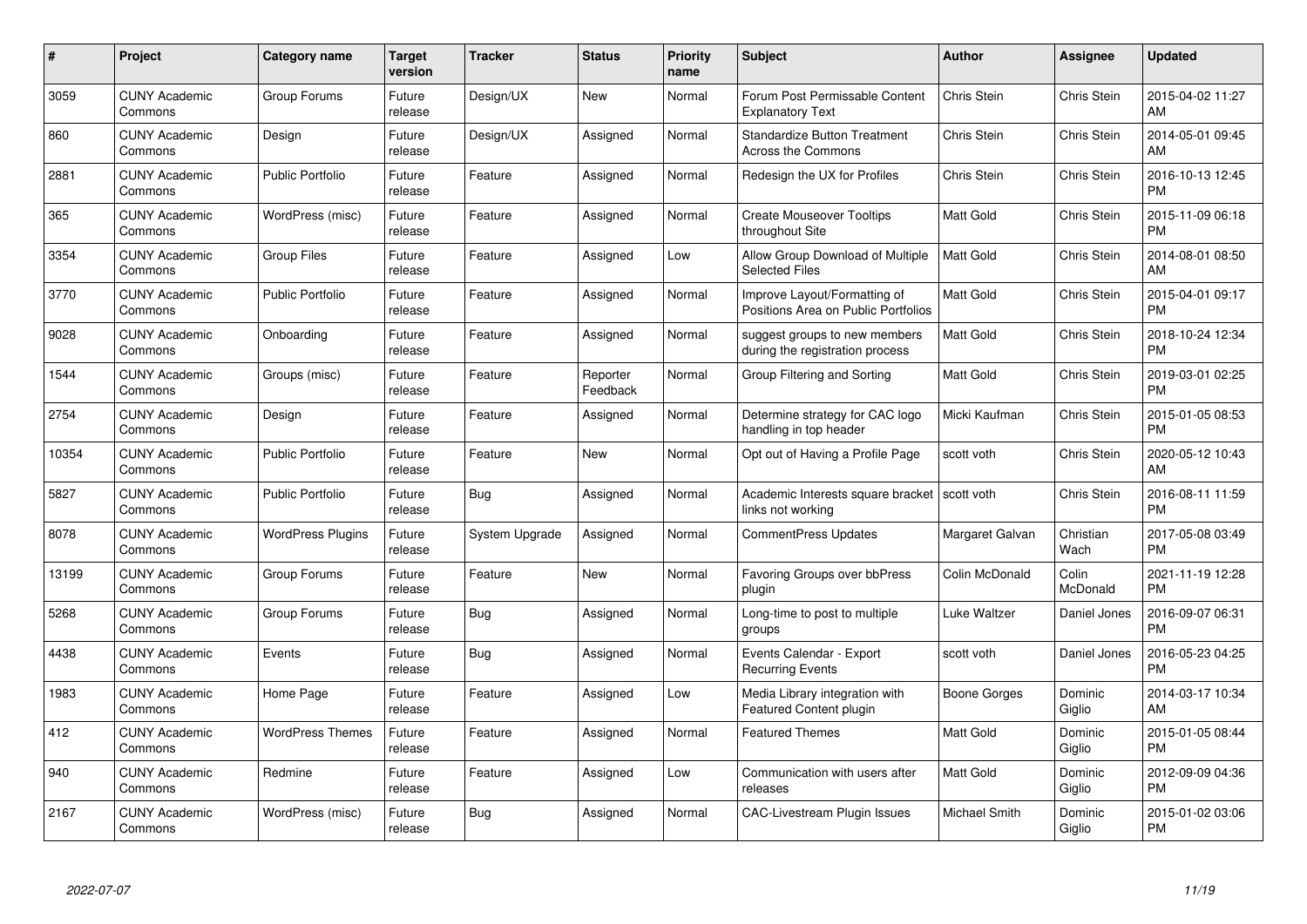| #     | Project                                                                 | Category name                  | <b>Target</b><br>version | <b>Tracker</b> | <b>Status</b>        | <b>Priority</b><br>name | <b>Subject</b>                                                               | <b>Author</b>    | <b>Assignee</b>     | <b>Updated</b>                |
|-------|-------------------------------------------------------------------------|--------------------------------|--------------------------|----------------|----------------------|-------------------------|------------------------------------------------------------------------------|------------------|---------------------|-------------------------------|
| 12062 | AD/O365 Transition<br>from NonMatric to<br><b>Matriculated Students</b> |                                |                          | Feature        | In Progress          | Normal                  | create solution and console project   Emilio Rodriguez                       |                  | Emilio<br>Rodriguez | 2019-11-12 03:56<br><b>PM</b> |
| 9835  | <b>CUNY Academic</b><br>Commons                                         | Group Forums                   | Future<br>release        | Bug            | Assigned             | Normal                  | add a "like" function?                                                       | Marilyn Weber    | Erik Trainer        | 2018-06-05 01:49<br><b>PM</b> |
| 13331 | <b>CUNY Academic</b><br>Commons                                         | Site cloning                   | Future<br>release        | Bug            | New                  | Normal                  | Combine Site Template and Clone   Boone Gorges<br>operations                 |                  | Jeremy Felt         | 2021-11-19 12:39<br><b>PM</b> |
| 13891 | <b>CUNY Academic</b><br>Commons                                         | Internal Tools and<br>Workflow | 2.1.0                    | Feature        | New                  | Normal                  | Migrate automated linting to<br>GitHub Actions                               | Boone Gorges     | Jeremy Felt         | 2022-06-29 11:13<br>AM        |
| 15194 | <b>CUNY Academic</b><br>Commons                                         | Internal Tools and<br>Workflow | 2.1.0                    | Feature        | New                  | Normal                  | PHPCS sniff for un-restored<br>switch to blog() calls                        | Boone Gorges     | Jeremy Felt         | 2022-05-26 10:45<br>AM        |
| 11517 | <b>CUNY Academic</b><br>Commons                                         |                                | Not tracked              | Feature        | Assigned             | Normal                  | wp-accessibility plugin should not<br>strip 'target=" blank" by default      | Boone Gorges     | Laurie Hurson       | 2019-09-24 09:57<br>AM        |
| 11879 | <b>CUNY Academic</b><br>Commons                                         |                                | Not tracked              | Bug            | <b>New</b>           | Normal                  | Hypothesis comments appearing<br>on multiple, different pdfs across<br>blogs | Laurie Hurson    | Laurie Hurson       | 2019-09-19 02:39<br><b>PM</b> |
| 14475 | <b>CUNY Academic</b><br>Commons                                         |                                | Not tracked              | Publicity      | <b>New</b>           | Normal                  | OER Showcase Page                                                            | Laurie Hurson    | Laurie Hurson       | 2021-09-14 10:46<br>AM        |
| 12446 | <b>CUNY Academic</b><br>Commons                                         | Groups (misc)                  | Future<br>release        | Feature        | Reporter<br>Feedback | Normal                  | Toggle default site to group forum<br>posting                                | Laurie Hurson    | Laurie Hurson       | 2020-03-10 11:57<br>AM        |
| 8666  | <b>CUNY Academic</b><br>Commons                                         | Teaching                       | Not tracked              | Documentation  | Assigned             | Normal                  | Create Teaching on the Commons<br>Resource Page                              | Matt Gold        | Laurie Hurson       | 2019-09-23 03:16<br><b>PM</b> |
| 2666  | <b>CUNY Academic</b><br>Commons                                         | About page                     | Not tracked              | Documentation  | Assigned             | Normal                  | <b>Update About Text</b>                                                     | Chris Stein      | Luke Waltzer        | 2016-03-04 11:19<br>AM        |
| 6078  | <b>CUNY Academic</b><br>Commons                                         | <b>Blogs (BuddyPress)</b>      | Future<br>release        | Feature        | <b>New</b>           | Normal                  | <b>Explore Adding Network Blog</b><br>Metadata Plugin                        | Luke Waltzer     | Luke Waltzer        | 2016-10-11 10:29<br><b>PM</b> |
| 5955  | <b>CUNY Academic</b><br>Commons                                         | Outreach                       | Future<br>release        | Feature        | Assigned             | Normal                  | Create auto-newsletter for<br>commons members                                | <b>Matt Gold</b> | Luke Waltzer        | 2016-08-30 10:34<br>AM        |
| 8211  | <b>CUNY Academic</b><br>Commons                                         | <b>WordPress Themes</b>        | Future<br>release        | Feature        | New                  | Normal                  | Theme Suggestions: Material<br>Design-Inspired Themes                        | Margaret Galvan  | Margaret<br>Galvan  | 2017-08-07 02:48<br><b>PM</b> |
| 7828  | <b>CUNY Academic</b><br>Commons                                         |                                | Not tracked              | Feature        | Assigned             | Normal                  | Theme Assessment 2017                                                        | Margaret Galvan  | Margaret<br>Galvan  | 2017-05-02 10:41<br><b>PM</b> |
| 6298  | <b>CUNY Academic</b><br>Commons                                         | User Experience                | Not tracked              | Design/UX      | Assigned             | Normal                  | Examine data from survey                                                     | <b>Matt Gold</b> | Margaret<br>Galvan  | 2016-10-14 12:16<br><b>PM</b> |
| 12392 | <b>CUNY Academic</b><br>Commons                                         | Help/Codex                     | Not tracked              | Documentation  | <b>New</b>           | Normal                  | <b>Updates to Common Commons</b><br>Questions on Help Page                   | scott voth       | Margaret<br>Galvan  | 2020-02-11 10:53<br>AM        |
| 12382 | <b>CUNY Academic</b><br>Commons                                         | Membership                     | Not tracked              | Support        | <b>New</b>           | Normal                  | Email request change                                                         | Marilyn Weber    | Marilyn<br>Weber    | 2020-02-06 12:56<br><b>PM</b> |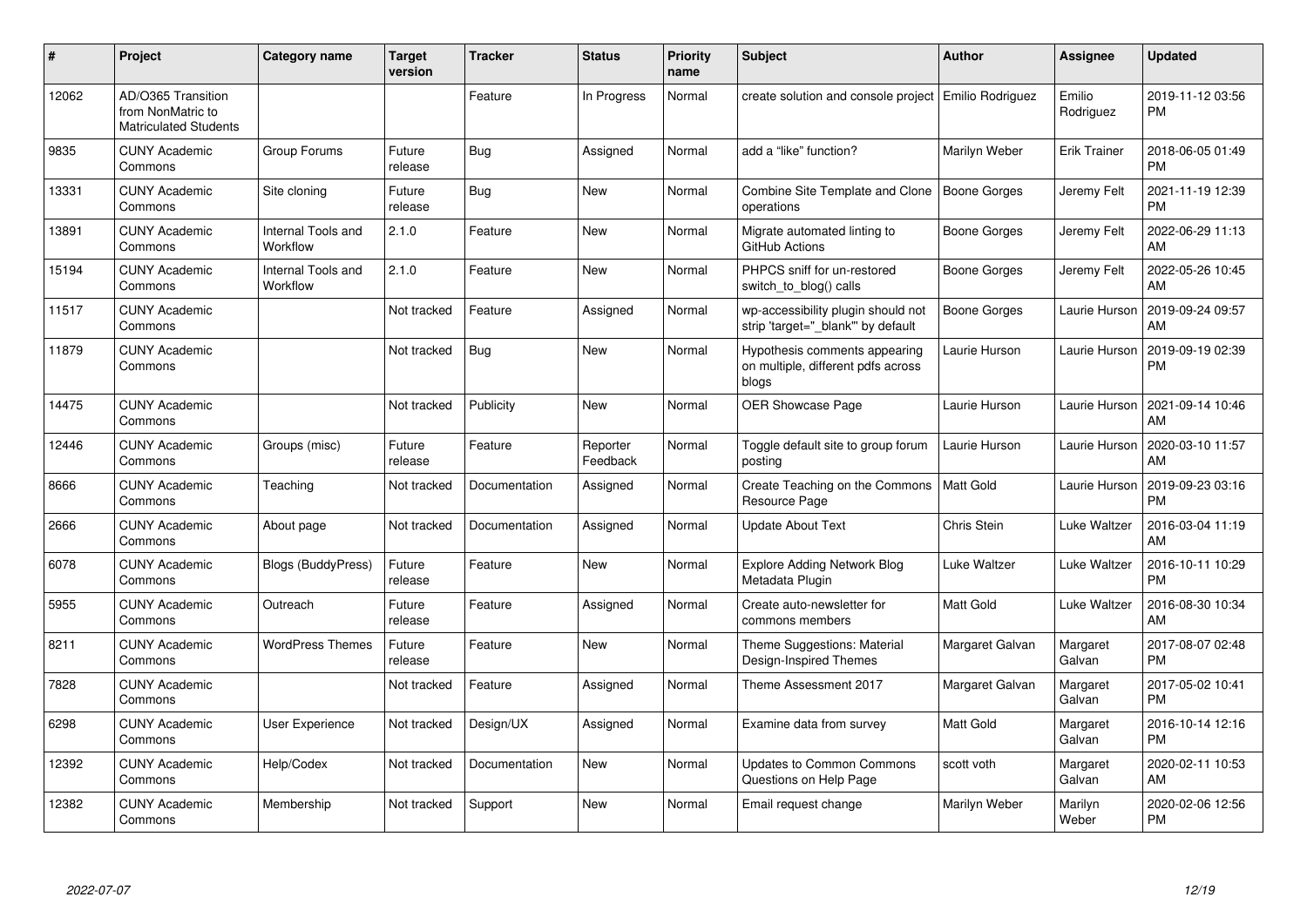| #     | Project                         | <b>Category name</b>     | <b>Target</b><br>version | <b>Tracker</b> | <b>Status</b>        | <b>Priority</b><br>name | <b>Subject</b>                                                                        | <b>Author</b>           | Assignee         | <b>Updated</b>                |
|-------|---------------------------------|--------------------------|--------------------------|----------------|----------------------|-------------------------|---------------------------------------------------------------------------------------|-------------------------|------------------|-------------------------------|
| 8837  | <b>CUNY Academic</b><br>Commons |                          | Not tracked              | Feature        | Assigned             | Normal                  | Create a form to request info from<br>people requesting premium<br>themes and plugins | <b>Matt Gold</b>        | Marilyn<br>Weber | 2017-11-14 03:35<br><b>PM</b> |
| 3509  | <b>CUNY Academic</b><br>Commons | Publicity                | 1.7                      | Publicity      | <b>New</b>           | Normal                  | Create 1.7 digital signage imagery                                                    | Micki Kaufman           | Marilyn<br>Weber | 2014-10-01 12:40<br><b>PM</b> |
| 9420  | <b>CUNY Academic</b><br>Commons | cuny.is                  | Not tracked              | Feature        | New                  | Normal                  | Request for http://cuny.is/streams                                                    | Raffi<br>Khatchadourian | Marilyn<br>Weber | 2018-04-02 10:08<br>AM        |
| 11545 | <b>CUNY Academic</b><br>Commons | <b>WordPress Plugins</b> | Not tracked              | Support        | New                  | Normal                  | Twitter searches in WordPress                                                         | Gina Cherry             | Matt Gold        | 2019-09-23 01:03<br><b>PM</b> |
| 12484 | <b>CUNY Academic</b><br>Commons |                          | Not tracked              | Support        | Reporter<br>Feedback | Normal                  | Sign up Code for COIL Course<br>starting in March                                     | Laurie Hurson           | Matt Gold        | 2020-03-02 02:26<br><b>PM</b> |
| 2175  | <b>CUNY Academic</b><br>Commons | WordPress (misc)         | Not tracked              | Support        | Assigned             | Normal                  | Subscibe 2 vs. Jetpack<br>subscription options                                        | local admin             | Matt Gold        | 2016-01-26 04:58<br><b>PM</b> |
| 8607  | <b>CUNY Academic</b><br>Commons |                          | Not tracked              | Support        | New                  | Normal                  | Paypal?                                                                               | Marilyn Weber           | Matt Gold        | 2018-05-15 01:37<br><b>PM</b> |
| 2573  | <b>NYCDH Community</b><br>Site  |                          |                          | Feature        | Reporter<br>Feedback | Normal                  | Add dh_nyc twitter list feed to site                                                  | <b>Mark Newton</b>      | Matt Gold        | 2013-05-16 11:42<br><b>PM</b> |
| 3657  | <b>CUNY Academic</b><br>Commons | WordPress (misc)         | Not tracked              | Feature        | New                  | Normal                  | Create alert for GC email<br>addresses                                                | <b>Matt Gold</b>        | Matt Gold        | 2016-04-14 11:29<br><b>PM</b> |
| 370   | <b>CUNY Academic</b><br>Commons | Registration             | Future<br>release        | Feature        | Assigned             | High                    | <b>Guest Accounts</b>                                                                 | <b>Matt Gold</b>        | Matt Gold        | 2015-04-09 09:33<br><b>PM</b> |
| 8898  | <b>CUNY Academic</b><br>Commons | Social Paper             | Not tracked              | Feature        | Assigned             | Normal                  | Usage data on docs and social<br>paper                                                | <b>Matt Gold</b>        | Matt Gold        | 2017-11-16 11:32<br>AM        |
| 9015  | <b>CUNY Academic</b><br>Commons | Groups (misc)            | Not tracked              | Outreach       | Assigned             | Normal                  | Email group admins the email<br>addresses of their groups                             | <b>Matt Gold</b>        | Matt Gold        | 2018-01-02 09:54<br>AM        |
| 8498  | <b>CUNY Academic</b><br>Commons | <b>WordPress Plugins</b> | Future<br>release        | Feature        | New                  | Low                     | <b>Gravity Forms Email Users</b>                                                      | Raffi<br>Khatchadourian | Matt Gold        | 2017-10-13 12:58<br><b>PM</b> |
| 3691  | <b>CUNY Academic</b><br>Commons | <b>WordPress Plugins</b> | Future<br>release        | Bug            | New                  | Normal                  | <b>WPMU Domain Mapping</b><br>Debugging on cdev                                       | Raymond Hoh             | Matt Gold        | 2014-12-12 09:04<br>AM        |
| 4225  | <b>CUNY Academic</b><br>Commons | DiRT Integration         | Future<br>release        | Design/UX      | New                  | Normal                  | Add information to DIRT page (in<br>Create a Group)                                   | Samantha Raddatz        | Matt Gold        | 2015-06-26 03:14<br><b>PM</b> |
| 10839 | <b>CUNY Academic</b><br>Commons | About page               | Not tracked              | Support        | <b>New</b>           | Normal                  | <b>Mission Statement Needs</b><br>Revision                                            | scott voth              | Matt Gold        | 2018-12-26 10:58<br>AM        |
| 11493 | <b>CUNY Academic</b><br>Commons | Domain Mapping           | Not tracked              | Support        | Reporter<br>Feedback | Normal                  | Domain Mapping Request - Talia<br>Schaffer                                            | scott voth              | Matt Gold        | 2019-08-06 08:39<br>AM        |
| 4972  | <b>CUNY Academic</b><br>Commons | Analytics                | Not tracked              | <b>Bug</b>     | New                  | Normal                  | <b>Newsletter Analytics</b>                                                           | Stephen Real            | Matt Gold        | 2015-12-09 12:54<br><b>PM</b> |
| 8902  | <b>CUNY Academic</b><br>Commons | Design                   | Not tracked              | Feature        | Assigned             | Normal                  | Report back on research on<br><b>BuddyPress themes</b>                                | <b>Matt Gold</b>        | Michael Smith    | 2017-11-10 12:31<br><b>PM</b> |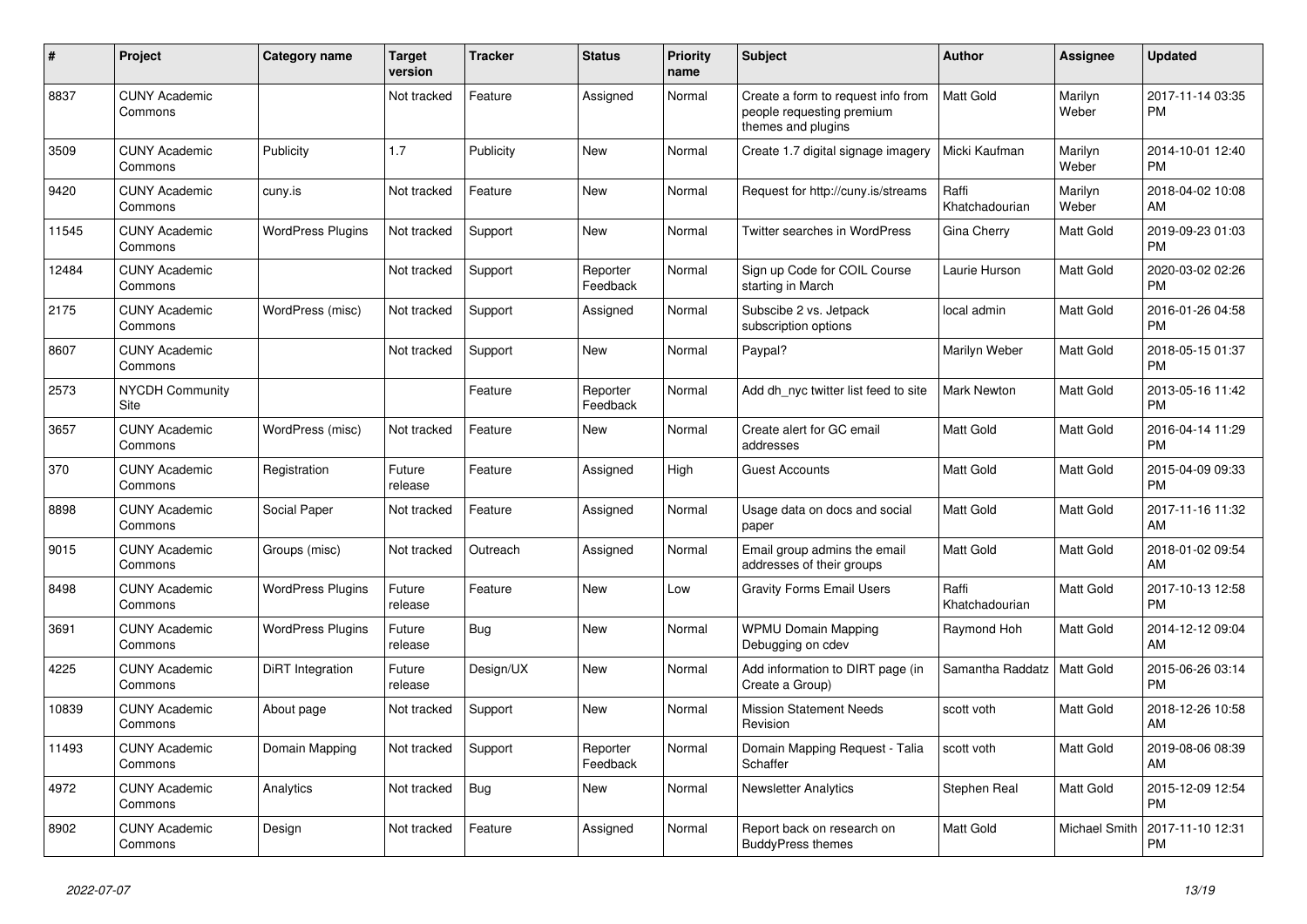| #     | <b>Project</b>                  | <b>Category name</b>     | <b>Target</b><br>version | <b>Tracker</b> | <b>Status</b>        | <b>Priority</b><br>name | <b>Subject</b>                                                                       | Author                  | Assignee           | <b>Updated</b>                |
|-------|---------------------------------|--------------------------|--------------------------|----------------|----------------------|-------------------------|--------------------------------------------------------------------------------------|-------------------------|--------------------|-------------------------------|
| 3506  | <b>CUNY Academic</b><br>Commons | Publicity                | 1.7                      | Publicity      | <b>New</b>           | Normal                  | Prepare 1.7 email messaging                                                          | Micki Kaufman           | Micki<br>Kaufman   | 2014-10-01 12:36<br><b>PM</b> |
| 7624  | <b>CUNY Academic</b><br>Commons | BuddyPress (misc)        | Future<br>release        | Design/UX      | New                  | Normal                  | <b>BP Notifications</b>                                                              | Luke Waltzer            | Paige Dupont       | 2017-02-08 10:43<br><b>PM</b> |
| 6392  | <b>CUNY Academic</b><br>Commons | Group Forums             | Future<br>release        | Design/UX      | Assigned             | Low                     | Composition/Preview Panes in<br>Forum Posts                                          | Luke Waltzer            | Paige Dupont       | 2016-10-21 04:26<br><b>PM</b> |
| 11393 | <b>CUNY Academic</b><br>Commons |                          | Not tracked              | Publicity      | <b>New</b>           | Normal                  | After 1.15 release, ceate a hero<br>slide and post about adding a site<br>to a group | scott voth              | Patrick<br>Sweeney | 2019-05-14 10:32<br>AM        |
| 4388  | <b>CUNY Academic</b><br>Commons | WordPress (misc)         | Future<br>release        | Bug            | Assigned             | Normal                  | Repeated request for<br>authentication.                                              | Alice.Lynn<br>McMichael | Raymond<br>Hoh     | 2015-08-11 07:35<br><b>PM</b> |
| 6749  | <b>CUNY Academic</b><br>Commons | Events                   | Future<br>release        | Bug            | New                  | Low                     | BPEO iCal request can trigger<br>very large number of DB queries                     | Boone Gorges            | Raymond<br>Hoh     | 2016-11-15 10:09<br><b>PM</b> |
| 13358 | <b>CUNY Academic</b><br>Commons | Group Forums             | Future<br>release        | Feature        | <b>New</b>           | Normal                  | Improved UI for group forum<br>threading settings                                    | Boone Gorges            | Raymond<br>Hoh     | 2021-11-19 12:27<br><b>PM</b> |
| 3192  | <b>CUNY Academic</b><br>Commons | Group Forums             | Future<br>release        | Feature        | Assigned             | Normal                  | Customizable forum views for<br>bbPress 2.x group forums                             | Boone Gorges            | Raymond<br>Hoh     | 2015-11-09 12:47<br><b>PM</b> |
| 9729  | <b>CUNY Academic</b><br>Commons | <b>SEO</b>               | Not tracked              | Support        | New                  | Normal                  | 503 Errors showing on<br>newlaborforum.cuny.edu                                      | Diane Krauthamer        | Raymond<br>Hoh     | 2018-05-22 04:48<br><b>PM</b> |
| 13457 | <b>CUNY Academic</b><br>Commons | Group Forums             | 2.0.3                    | Bug            | <b>New</b>           | High                    | Forum post not sending<br>notifications                                              | Filipa Calado           | Raymond<br>Hoh     | 2022-06-29 11:32<br>AM        |
| 12004 | <b>CUNY Academic</b><br>Commons |                          | Not tracked              | Support        | Reporter<br>Feedback | Normal                  | Notifications for spam blog<br>comments                                              | Gina Cherry             | Raymond<br>Hoh     | 2019-11-01 12:05<br><b>PM</b> |
| 11649 | <b>CUNY Academic</b><br>Commons | <b>WordPress Plugins</b> | 2.0.3                    | Bug            | In Progress          | Normal                  | CC license displayed on every<br>page                                                | Gina Cherry             | Raymond<br>Hoh     | 2022-06-29 11:32<br>AM        |
| 9060  | <b>CUNY Academic</b><br>Commons | Commons In A Box         | Not tracked              | Bug            | Hold                 | Normal                  | Problems with CBox image library<br>/ upload                                         | Lisa Rhody              | Raymond<br>Hoh     | 2018-01-10 03:26<br><b>PM</b> |
| 7928  | <b>CUNY Academic</b><br>Commons | Group Forums             | Not tracked              | Bug            | New                  | Normal                  | Duplicate Forum post                                                                 | Luke Waltzer            | Raymond<br>Hoh     | 2017-04-11 09:27<br><b>PM</b> |
| 13430 | <b>CUNY Academic</b><br>Commons | Reply By Email           | Not tracked              | <b>Bug</b>     | New                  | Normal                  | Delay in RBE                                                                         | Luke Waltzer            | Raymond<br>Hoh     | 2020-10-13 11:16<br>AM        |
| 6644  | <b>CUNY Academic</b><br>Commons |                          | Not tracked              | Bug            | Reporter<br>Feedback | High                    | White Screen at Login Pge                                                            | Luke Waltzer            | Raymond<br>Hoh     | 2016-11-21 10:34<br><b>PM</b> |
| 5282  | <b>CUNY Academic</b><br>Commons | Social Paper             | Future<br>release        | Bug            | <b>New</b>           | Normal                  | Replying via email directs to paper<br>but not individual comment.                   | Marilyn Weber           | Raymond<br>Hoh     | 2016-03-02 01:48<br><b>PM</b> |
| 13286 | <b>CUNY Academic</b><br>Commons |                          | Not tracked              | Support        | New                  | Normal                  | problem connecting with<br>WordPress app                                             | Marilyn Weber           | Raymond<br>Hoh     | 2020-09-08 11:16<br>AM        |
| 11149 | <b>CUNY Academic</b><br>Commons |                          | Not tracked              | Support        | Reporter<br>Feedback | Normal                  | comments getting blocked                                                             | Marilyn Weber           | Raymond<br>Hoh     | 2019-03-26 11:40<br>AM        |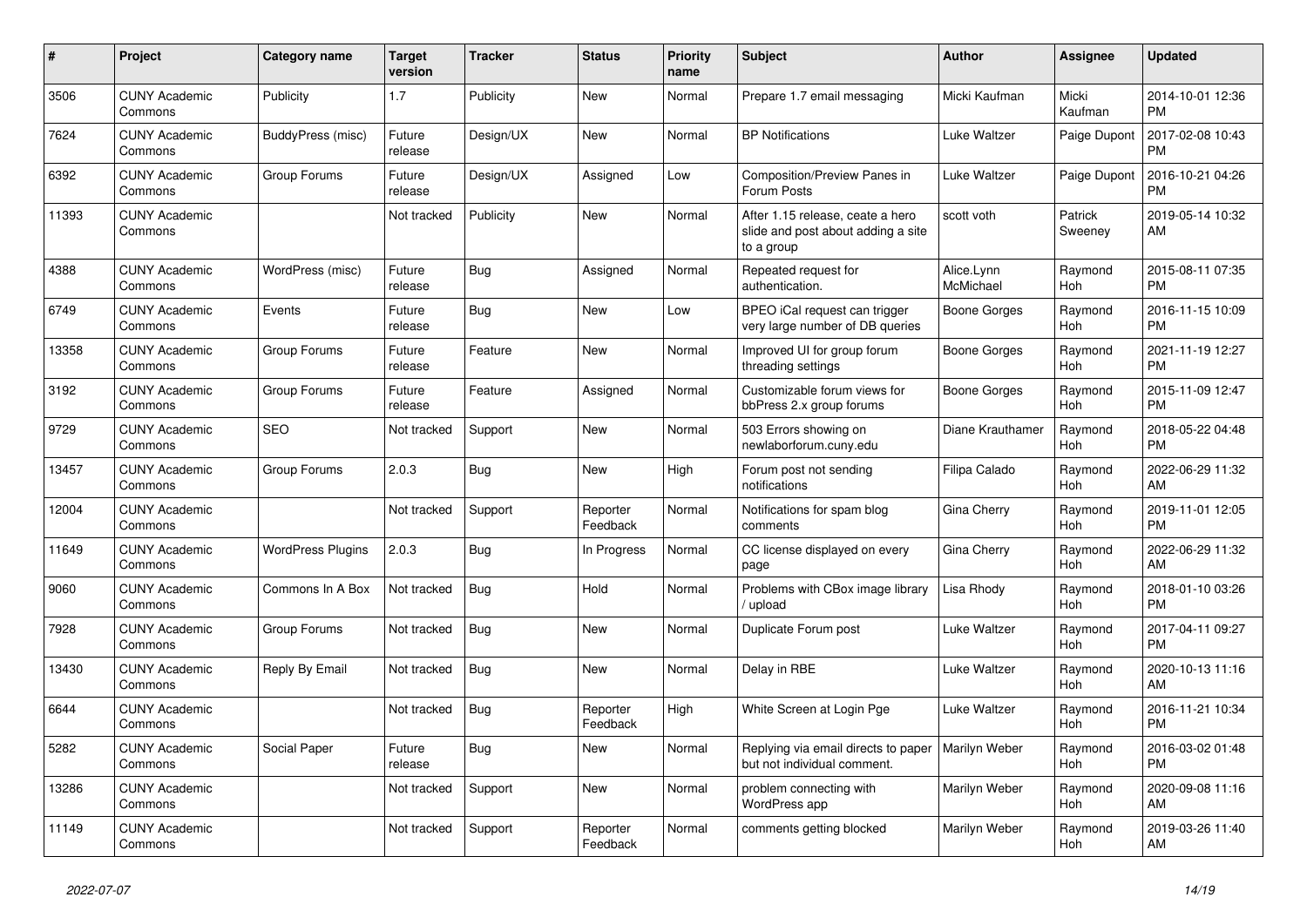| #     | Project                         | <b>Category name</b>       | <b>Target</b><br>version | <b>Tracker</b> | <b>Status</b>        | <b>Priority</b><br>name | <b>Subject</b>                                                                | Author             | <b>Assignee</b> | <b>Updated</b>                |
|-------|---------------------------------|----------------------------|--------------------------|----------------|----------------------|-------------------------|-------------------------------------------------------------------------------|--------------------|-----------------|-------------------------------|
| 11971 | <b>CUNY Academic</b><br>Commons | <b>Email Notifications</b> | Future<br>release        | <b>Bug</b>     | Reporter<br>Feedback | Low                     | Pictures obscured in emailed post<br>notifications                            | Marilyn Weber      | Raymond<br>Hoh  | 2019-11-21 01:14<br><b>PM</b> |
| 12741 | <b>CUNY Academic</b><br>Commons | <b>WordPress Plugins</b>   | Not tracked              | Support        | Reporter<br>Feedback | Normal                  | Tableau Public Viz Block                                                      | Marilyn Weber      | Raymond<br>Hoh  | 2020-05-12 11:00<br>AM        |
| 13328 | <b>CUNY Academic</b><br>Commons | Group Forums               | Not tracked              | <b>Bug</b>     | Reporter<br>Feedback | Normal                  | cross-posting in two related<br>groups                                        | Marilyn Weber      | Raymond<br>Hoh  | 2020-09-15 10:39<br><b>PM</b> |
| 16110 | <b>CUNY Academic</b><br>Commons |                            |                          | Support        | Reporter<br>Feedback | Normal                  | remove Creative Commons<br>license from pages?                                | Marilyn Weber      | Raymond<br>Hoh  | 2022-05-17 06:11<br><b>PM</b> |
| 2571  | <b>NYCDH Community</b><br>Site  |                            |                          | Feature        | Assigned             | Normal                  | Add Google custom search box to<br>homepage                                   | <b>Mark Newton</b> | Raymond<br>Hoh  | 2013-05-18 07:49<br><b>PM</b> |
| 2574  | <b>NYCDH Community</b><br>Site  |                            |                          | Feature        | Assigned             | Normal                  | Add Way to Upload Files to<br>Groups                                          | <b>Mark Newton</b> | Raymond<br>Hoh  | 2013-05-18 07:46<br><b>PM</b> |
| 10262 | <b>CUNY Academic</b><br>Commons |                            | Not tracked              | <b>Bug</b>     | Reporter<br>Feedback | Normal                  | Newsletter Plugin: Broken Image<br>at Bottom of All Newsletters               | Mark Webb          | Raymond<br>Hoh  | 2018-08-30 05:17<br><b>PM</b> |
| 333   | <b>CUNY Academic</b><br>Commons | <b>Email Notifications</b> | Future<br>release        | Feature        | Assigned             | Low                     | Delay Forum Notification Email<br>Delivery Until After Editing Period<br>Ends | <b>Matt Gold</b>   | Raymond<br>Hoh  | 2015-11-09 06:01<br><b>PM</b> |
| 1192  | <b>CUNY Academic</b><br>Commons | <b>Group Files</b>         | Future<br>release        | Feature        | Assigned             | Low                     | When posting group files, allow<br>users to add a category without<br>saving  | <b>Matt Gold</b>   | Raymond<br>Hoh  | 2015-11-09 05:53<br><b>PM</b> |
| 3517  | <b>CUNY Academic</b><br>Commons | My Commons                 | Future<br>release        | Feature        | Assigned             | Normal                  | Mute/Unmute My Commons<br>updates                                             | Matt Gold          | Raymond<br>Hoh  | 2015-11-09 01:19<br><b>PM</b> |
| 3536  | <b>CUNY Academic</b><br>Commons | My Commons                 | Future<br>release        | Feature        | Assigned             | Normal                  | Infinite Scroll on My Commons<br>page                                         | <b>Matt Gold</b>   | Raymond<br>Hoh  | 2015-04-13 04:42<br><b>PM</b> |
| 3577  | <b>CUNY Academic</b><br>Commons | My Commons                 | Future<br>release        | Design/UX      | Assigned             | Normal                  | Replies to items in My Commons                                                | <b>Matt Gold</b>   | Raymond<br>Hoh  | 2015-04-09 05:19<br><b>PM</b> |
| 3662  | <b>CUNY Academic</b><br>Commons | <b>SEO</b>                 | Future<br>release        | Feature        | Assigned             | Normal                  | Duplicate Content/SEO/Google<br>issues                                        | <b>Matt Gold</b>   | Raymond<br>Hoh  | 2015-04-13 04:37<br><b>PM</b> |
| 5016  | <b>CUNY Academic</b><br>Commons | Events                     | Future<br>release        | Feature        | Assigned             | Low                     | Allow comments to be posted on<br>events                                      | Matt Gold          | Raymond<br>Hoh  | 2019-03-01 02:23<br><b>PM</b> |
| 5691  | <b>CUNY Academic</b><br>Commons | Blogs (BuddyPress)         | Future<br>release        | Bug            | Assigned             | High                    | Differing numbers on Sites display                                            | <b>Matt Gold</b>   | Raymond<br>Hoh  | 2016-06-13 01:37<br><b>PM</b> |
| 6671  | <b>CUNY Academic</b><br>Commons | Reply By Email             | Not tracked              | <b>Bug</b>     | Assigned             | Normal                  | "Post too often" RBE error<br>message                                         | Matt Gold          | Raymond<br>Hoh  | 2016-11-11 09:55<br>AM        |
| 6995  | <b>CUNY Academic</b><br>Commons | Home Page                  | Not tracked              | Bug            | Assigned             | Normal                  | member filter on homepage not<br>working                                      | Matt Gold          | Raymond<br>Hoh  | 2016-12-11 09:46<br>PM        |
| 8976  | <b>CUNY Academic</b><br>Commons | Reply By Email             | Not tracked              | Feature        | Assigned             | Normal                  | Package RBE new topics posting?                                               | Matt Gold          | Raymond<br>Hoh  | 2017-12-04 02:34<br><b>PM</b> |
| 10659 | <b>CUNY Academic</b><br>Commons | Group Forums               | Future<br>release        | Feature        | Assigned             | Normal                  | Post to multiple groups via email                                             | Matt Gold          | Raymond<br>Hoh  | 2018-11-15 12:54<br>AM        |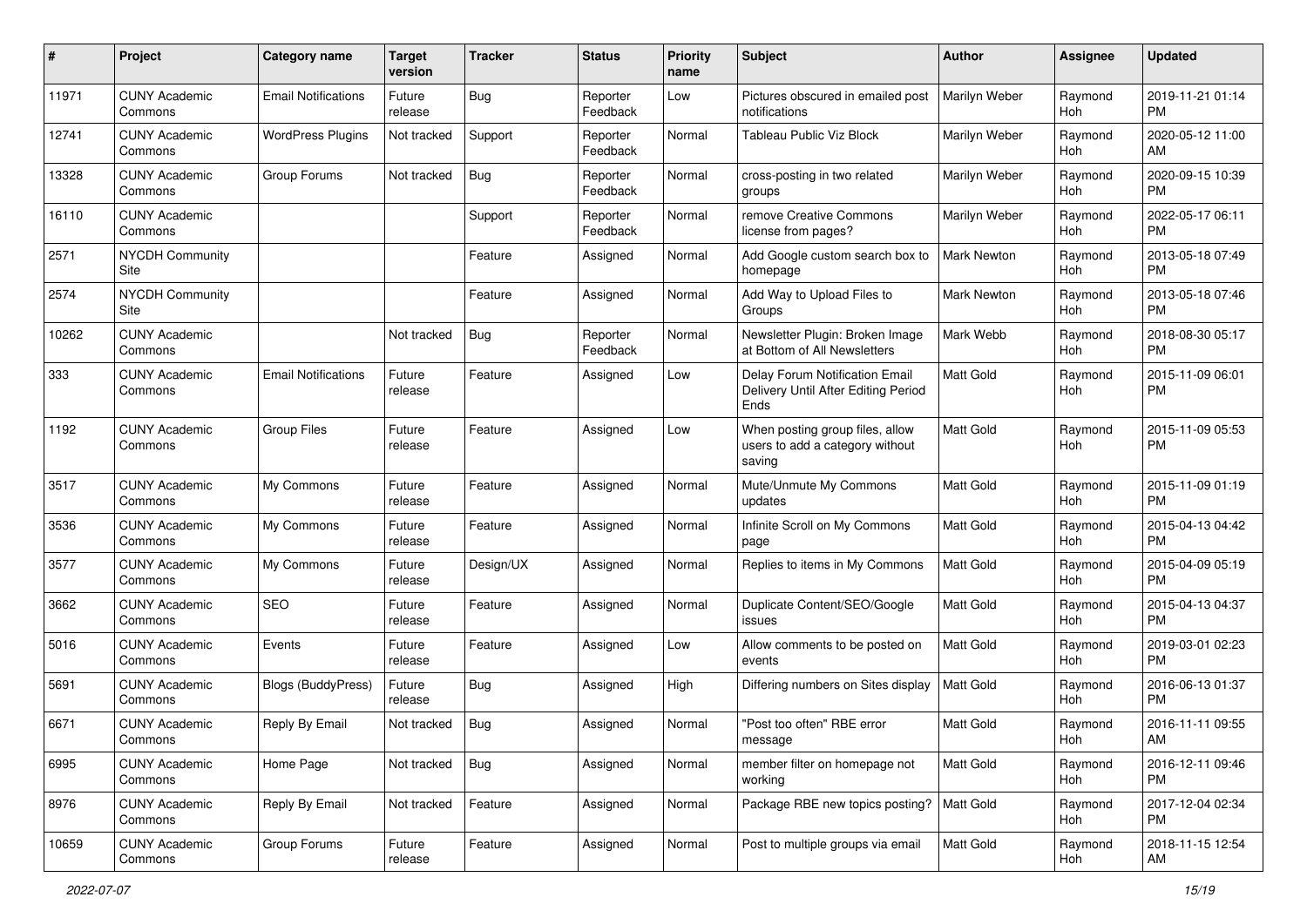| #     | Project                         | Category name            | Target<br>version | <b>Tracker</b> | <b>Status</b>        | <b>Priority</b><br>name | <b>Subject</b>                                                  | Author                  | <b>Assignee</b> | <b>Updated</b>                |
|-------|---------------------------------|--------------------------|-------------------|----------------|----------------------|-------------------------|-----------------------------------------------------------------|-------------------------|-----------------|-------------------------------|
| 8992  | <b>NYCDH Community</b><br>Site  |                          |                   | <b>Bug</b>     | Assigned             | Normal                  | Multiple RBE error reports                                      | <b>Matt Gold</b>        | Raymond<br>Hoh  | 2017-12-11 05:43<br><b>PM</b> |
| 3369  | <b>CUNY Academic</b><br>Commons | Reply By Email           | Not tracked       | Outreach       | Hold                 | Normal                  | Release reply by email to WP<br>plugin directory                | <b>Matt Gold</b>        | Raymond<br>Hoh  | 2016-03-01 12:46<br><b>PM</b> |
| 8991  | <b>CUNY Academic</b><br>Commons | Reply By Email           | Not tracked       | <b>Bug</b>     | Hold                 | Normal                  | RBE duplicate email message<br>issue                            | <b>Matt Gold</b>        | Raymond<br>Hoh  | 2018-02-18 08:53<br><b>PM</b> |
| 7115  | <b>CUNY Academic</b><br>Commons | Groups (misc)            | Future<br>release | Feature        | Reporter<br>Feedback | Normal                  | make licensing info clear during<br>group creation              | <b>Matt Gold</b>        | Raymond<br>Hoh  | 2020-12-08 11:32<br>AM        |
| 9346  | <b>CUNY Academic</b><br>Commons | WordPress (misc)         | Not tracked       | <b>Bug</b>     | New                  | Normal                  | Clone cetls.bmcc.cuny.edu for<br>development                    | Owen Roberts            | Raymond<br>Hoh  | 2018-03-06 05:35<br><b>PM</b> |
| 15516 | <b>CUNY Academic</b><br>Commons | <b>WordPress Plugins</b> |                   | <b>Bug</b>     | Reporter<br>Feedback | Normal                  | Can't publish or save draft of post<br>on wordpress.com         | Raffi<br>Khatchadourian | Raymond<br>Hoh  | 2022-03-02 05:52<br><b>PM</b> |
| 11243 | <b>CUNY Academic</b><br>Commons | BuddyPress (misc)        | Future<br>release | Bug            | <b>New</b>           | Normal                  | Audit bp-custom.php                                             | Raymond Hoh             | Raymond<br>Hoh  | 2022-04-26 11:59<br>AM        |
| 14496 | <b>CUNY Academic</b><br>Commons | Domain Mapping           | Future<br>release | Bug            | <b>New</b>           | Normal                  | Mapped domain SSO uses<br>third-party cookies                   | Raymond Hoh             | Raymond<br>Hoh  | 2021-05-24 04:03<br><b>PM</b> |
| 16177 | <b>CUNY Academic</b><br>Commons | Reply By Email           |                   | <b>Bug</b>     | New                  | Normal                  | Switch to Inbound mode for RBE                                  | Raymond Hoh             | Raymond<br>Hoh  | 2022-05-30 04:32<br><b>PM</b> |
| 16319 | <b>CUNY Academic</b><br>Commons | <b>WordPress Plugins</b> | 2.0.3             | <b>Bug</b>     | <b>New</b>           | Normal                  | <b>Request for Events Calendar Pro</b><br>5.14.2 update         | Raymond Hoh             | Raymond<br>Hoh  | 2022-07-01 04:16<br><b>PM</b> |
| 3939  | <b>CUNY Academic</b><br>Commons | <b>WordPress Plugins</b> | Future<br>release | Bug            | Hold                 | Normal                  | Activity stream support for<br>Co-Authors Plus plugin           | Raymond Hoh             | Raymond<br>Hoh  | 2015-11-09 06:13<br><b>PM</b> |
| 14983 | <b>CUNY Academic</b><br>Commons | WordPress (misc)         | Not tracked       | Support        | Reporter<br>Feedback | Normal                  | "Read More" tag not working                                     | Rebecca Krisel          | Raymond<br>Hoh  | 2021-11-23 01:17<br><b>PM</b> |
| 4535  | <b>CUNY Academic</b><br>Commons | My Commons               | Future<br>release | Bug            | New                  | Low                     | My Commons filter issue                                         | scott voth              | Raymond<br>Hoh  | 2015-09-01 11:17<br>AM        |
| 3492  | <b>CUNY Academic</b><br>Commons | <b>WordPress Themes</b>  | Future<br>release | Support        | Assigned             | Normal                  | Add CBOX theme to the<br>Commons                                | scott voth              | Raymond<br>Hoh  | 2014-10-08 05:55<br><b>PM</b> |
| 13946 | <b>CUNY Academic</b><br>Commons | <b>WordPress Plugins</b> | 2.1.0             | Support        | Assigned             | Normal                  | Custom Embed handler For<br>OneDrive files                      | scott voth              | Raymond<br>Hoh  | 2022-05-26 10:46<br>AM        |
| 16245 | <b>CUNY Academic</b><br>Commons | WordPress (misc)         |                   | Bug            | Reporter<br>Feedback | Normal                  | Save Button missing on<br>WordPress Profile page                | scott voth              | Raymond<br>Hoh  | 2022-06-16 03:09<br><b>PM</b> |
| 14994 | <b>CUNY Academic</b><br>Commons | cdev.gc.cuny.edu         | Not tracked       | Support        | In Progress          | Normal                  | Clear Cache on CDEV                                             | scott voth              | Raymond<br>Hoh  | 2021-12-07 03:51<br><b>PM</b> |
| 11624 | <b>CUNY Academic</b><br>Commons | WordPress (misc)         | Not tracked       | Support        | New                  | Normal                  | Change pages into posts or swap<br>database for a Commons site? | Stephen Klein           | Raymond<br>Hoh  | 2019-07-09 11:04<br>AM        |
| 497   | <b>CUNY Academic</b><br>Commons | <b>WordPress Plugins</b> | Future<br>release | Feature        | Assigned             | Normal                  | Drag and Drop Ordering on<br>Gallery Post Plugin                | Matt Gold               | Ron Rennick     | 2015-11-09 06:18<br><b>PM</b> |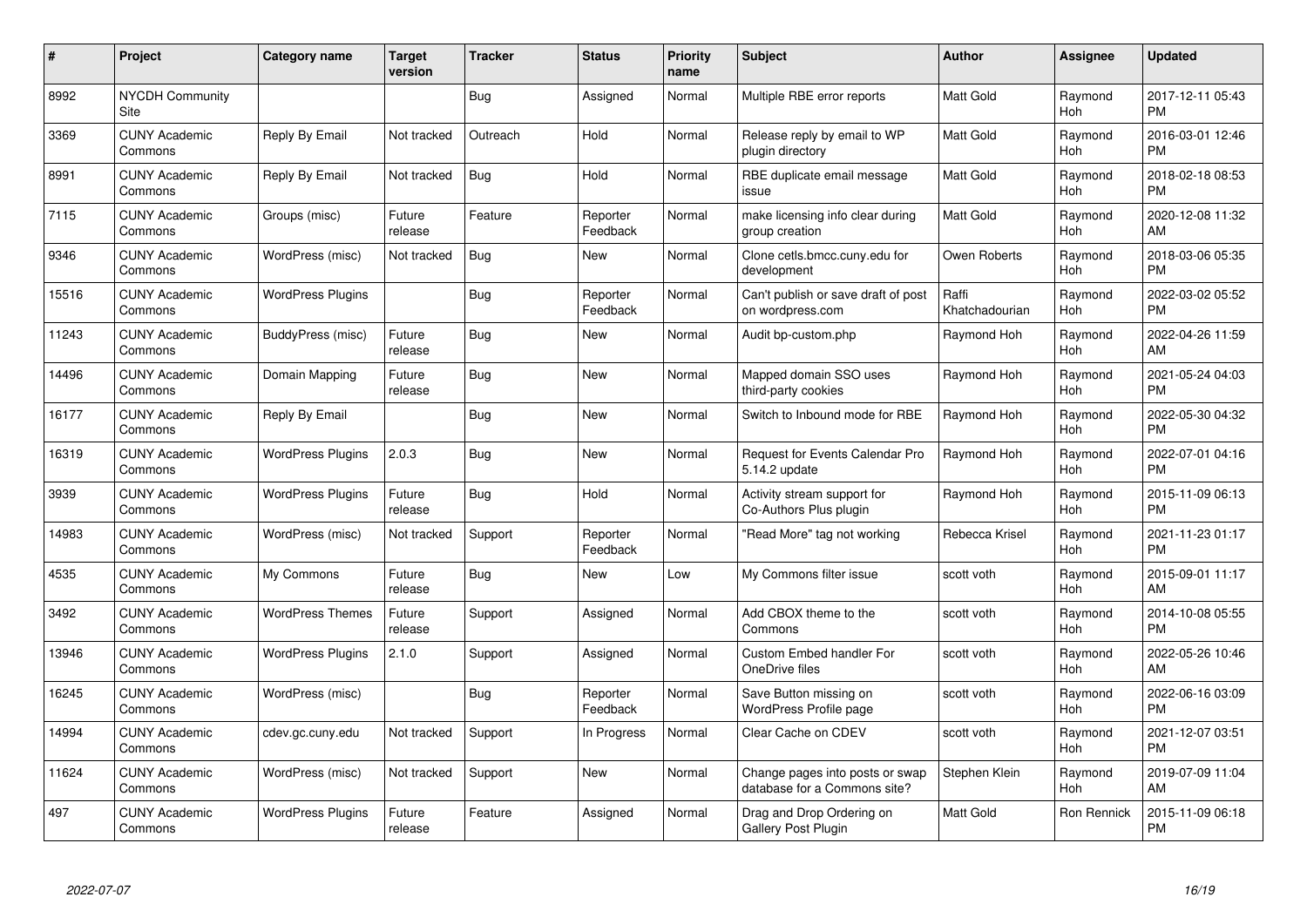| #    | Project                         | Category name     | <b>Target</b><br>version | <b>Tracker</b> | <b>Status</b>        | <b>Priority</b><br>name | <b>Subject</b>                                                                                                                                        | Author            | <b>Assignee</b>     | <b>Updated</b>                |
|------|---------------------------------|-------------------|--------------------------|----------------|----------------------|-------------------------|-------------------------------------------------------------------------------------------------------------------------------------------------------|-------------------|---------------------|-------------------------------|
| 308  | <b>CUNY Academic</b><br>Commons | Registration      | Future<br>release        | Feature        | <b>New</b>           | Normal                  | Group recommendations for<br>signup process                                                                                                           | Boone Gorges      | Samantha<br>Raddatz | 2015-11-09 05:07<br><b>PM</b> |
| 3473 | <b>CUNY Academic</b><br>Commons | User Experience   | Future<br>release        | Feature        | Assigned             | Normal                  | Commons profile: Add help info<br>about "Positions" replacing "title"                                                                                 | Keith Miyake      | Samantha<br>Raddatz | 2015-11-09 02:28<br><b>PM</b> |
| 5225 | <b>CUNY Academic</b><br>Commons | Registration      | Future<br>release        | Feature        | Assigned             | Normal                  | On-boarding Issues                                                                                                                                    | Luke Waltzer      | Samantha<br>Raddatz | 2016-02-12 02:58<br><b>PM</b> |
| 5317 | <b>CUNY Academic</b><br>Commons | Group Blogs       | Not tracked              | Bug            | Reporter<br>Feedback | Normal                  | Notifications of New Post Didn't<br>Come                                                                                                              | Luke Waltzer      | Samantha<br>Raddatz | 2016-03-21 10:41<br><b>PM</b> |
| 5050 | <b>CUNY Academic</b><br>Commons | Social Paper      | Future<br>release        | Feature        | New                  | Low                     | Making comments visible in SP<br>editing mode (SP suggestion #1)                                                                                      | Marilyn Weber     | Samantha<br>Raddatz | 2019-09-17 11:10<br><b>PM</b> |
| 5053 | <b>CUNY Academic</b><br>Commons | Social Paper      | Future<br>release        | Feature        | <b>New</b>           | Low                     | Scrollable menu to add readers<br>(SP suggestion #4)                                                                                                  | Marilyn Weber     | Samantha<br>Raddatz | 2016-04-21 05:21<br><b>PM</b> |
| 5058 | <b>CUNY Academic</b><br>Commons | Social Paper      | Future<br>release        | Feature        | <b>New</b>           | Low                     | Can there be a clearer signal that<br>even when comments have<br>already been made you add<br>comments by clicking on the side?<br>(SP suggestion #5) | Marilyn Weber     | Samantha<br>Raddatz | 2016-02-11 10:24<br><b>PM</b> |
| 5397 | <b>CUNY Academic</b><br>Commons | Social Paper      | Future<br>release        | Feature        | <b>New</b>           | Normal                  | frustrating to have to<br>enable/disable in SP                                                                                                        | Marilyn Weber     | Samantha<br>Raddatz | 2016-04-20 03:39<br><b>PM</b> |
| 310  | <b>CUNY Academic</b><br>Commons | BuddyPress (misc) | Future<br>release        | Feature        | Assigned             | Low                     | <b>Friend Request Email</b>                                                                                                                           | <b>Matt Gold</b>  | Samantha<br>Raddatz | 2015-11-09 05:08<br><b>PM</b> |
| 653  | <b>CUNY Academic</b><br>Commons | Group Blogs       | Future<br>release        | Feature        | Assigned             | Normal                  | Redesign Integration of Groups<br>and Blogs                                                                                                           | <b>Matt Gold</b>  | Samantha<br>Raddatz | 2015-11-09 05:40<br><b>PM</b> |
| 1105 | <b>CUNY Academic</b><br>Commons | WordPress (misc)  | Future<br>release        | Feature        | Assigned             | Normal                  | Rephrase Blog Privacy Options                                                                                                                         | <b>Matt Gold</b>  | Samantha<br>Raddatz | 2015-11-09 06:19<br><b>PM</b> |
| 4027 | <b>CUNY Academic</b><br>Commons | Commons In A Box  | Not tracked              | Design/UX      | Assigned             | Normal                  | Usability review of CBOX update<br>procedures                                                                                                         | <b>Matt Gold</b>  | Samantha<br>Raddatz | 2015-05-11 06:36<br><b>PM</b> |
| 4235 | <b>CUNY Academic</b><br>Commons |                   | Not tracked              | Design/UX      | Assigned             | Normal                  | Explore user experience around<br>comments on forum topics vs docs                                                                                    | <b>Matt Gold</b>  | Samantha<br>Raddatz | 2015-07-21 10:23<br>AM        |
| 4404 | <b>CUNY Academic</b><br>Commons | Public Portfolio  | Future<br>release        | Design/UX      | Assigned             | Normal                  | Change color of permissions info<br>on portfolio editing interface                                                                                    | <b>Matt Gold</b>  | Samantha<br>Raddatz | 2015-08-11 05:28<br><b>PM</b> |
| 4661 | <b>CUNY Academic</b><br>Commons | User Experience   | Future<br>release        | Bug            | Assigned             | Normal                  | <b>Simplify Events text</b>                                                                                                                           | <b>Matt Gold</b>  | Samantha<br>Raddatz | 2015-10-02 09:06<br><b>PM</b> |
| 4986 | <b>CUNY Academic</b><br>Commons | ZenDesk           | Not tracked              | Support        | Assigned             | Normal                  | Prepare documentation for<br>Zendesk re web widget                                                                                                    | <b>Matt Gold</b>  | Samantha<br>Raddatz | 2016-02-25 03:09<br><b>PM</b> |
| 1456 | <b>CUNY Academic</b><br>Commons | Group Invitations | Future<br>release        | Feature        | Reporter<br>Feedback | Low                     | Invite to Group Button from Profile<br>Field                                                                                                          | <b>Matt Gold</b>  | Samantha<br>Raddatz | 2015-11-09 05:59<br><b>PM</b> |
| 481  | <b>CUNY Academic</b><br>Commons | Groups (misc)     | Future<br>release        | Feature        | Assigned             | Normal                  | ability to archive inactive groups<br>and blogs                                                                                                       | Michael Mandiberg | Samantha<br>Raddatz | 2015-11-09 05:56<br><b>PM</b> |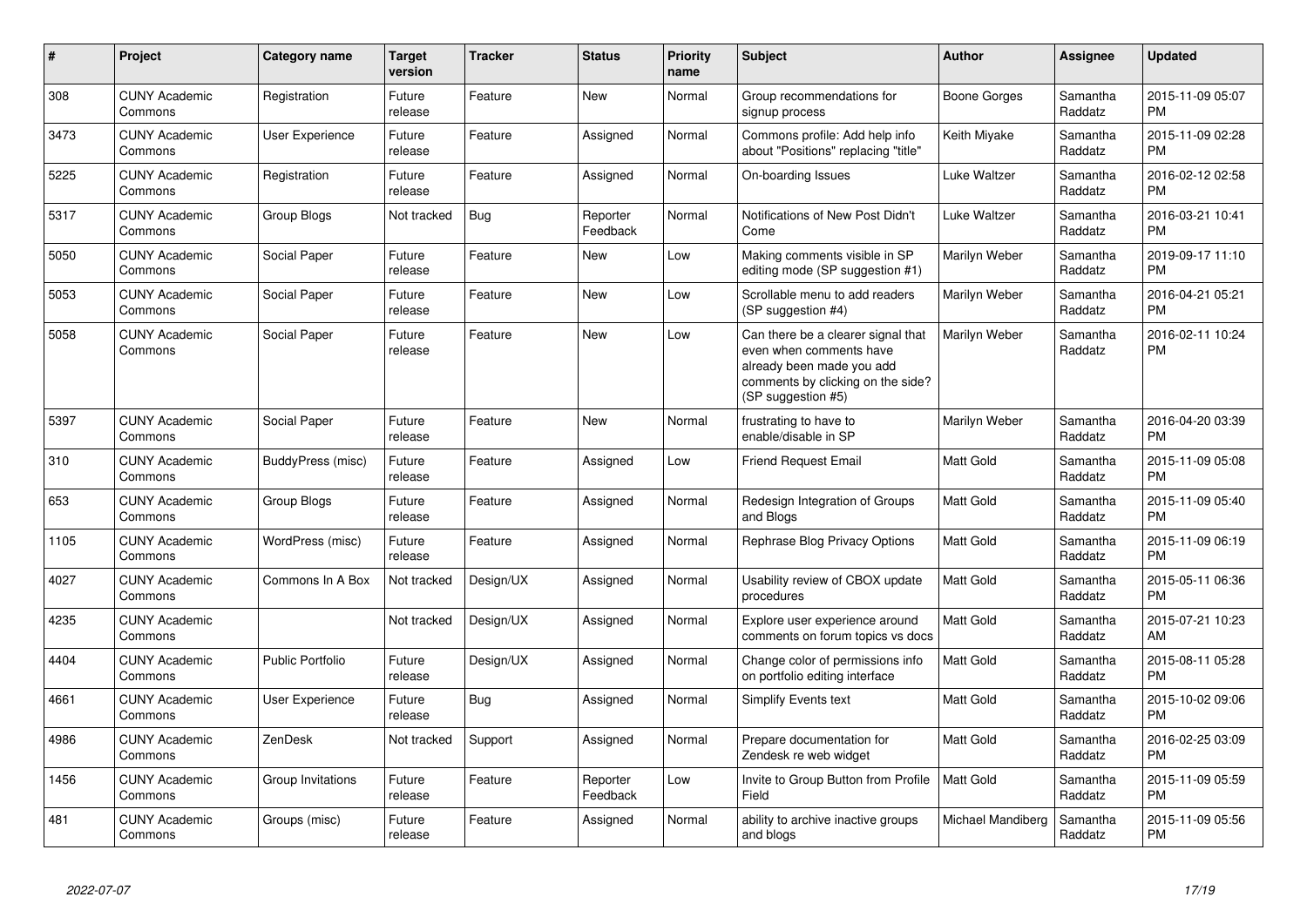| $\#$  | Project                         | <b>Category name</b>        | <b>Target</b><br>version | <b>Tracker</b> | <b>Status</b>        | <b>Priority</b><br>name | <b>Subject</b>                                                                     | <b>Author</b>           | Assignee            | <b>Updated</b>                |
|-------|---------------------------------|-----------------------------|--------------------------|----------------|----------------------|-------------------------|------------------------------------------------------------------------------------|-------------------------|---------------------|-------------------------------|
| 3458  | <b>CUNY Academic</b><br>Commons | Groups (misc)               | Future<br>release        | Feature        | Assigned             | Normal                  | Filter Members of Group by<br>Campus                                               | Michael Smith           | Samantha<br>Raddatz | 2014-09-26 08:32<br><b>PM</b> |
| 5183  | <b>CUNY Academic</b><br>Commons | Social Paper                | Future<br>release        | Design/UX      | New                  | Normal                  | Creating a new paper when<br>viewing an existing paper                             | Raffi<br>Khatchadourian | Samantha<br>Raddatz | 2016-02-02 12:09<br><b>PM</b> |
| 4226  | <b>CUNY Academic</b><br>Commons | <b>BuddyPress Docs</b>      | Future<br>release        | Design/UX      | <b>New</b>           | Normal                  | Add option to connect a Doc with a<br>Group                                        | Samantha Raddatz        | Samantha<br>Raddatz | 2015-09-09 04:08<br><b>PM</b> |
| 4253  | <b>CUNY Academic</b><br>Commons | <b>Public Portfolio</b>     | Future<br>release        | Design/UX      | <b>New</b>           | Normal                  | Encourage users to add portfolio<br>content                                        | Samantha Raddatz        | Samantha<br>Raddatz | 2015-07-07 11:32<br>AM        |
| 4622  | <b>CUNY Academic</b><br>Commons | <b>Public Portfolio</b>     | Future<br>release        | Design/UX      | New                  | Normal                  | <b>Profile Visibility Settings</b>                                                 | Samantha Raddatz        | Samantha<br>Raddatz | 2015-09-21 12:18<br><b>PM</b> |
| 5298  | <b>CUNY Academic</b><br>Commons |                             | Not tracked              | Publicity      | New                  | Normal                  | Survey Pop-Up Text                                                                 | Samantha Raddatz        | Samantha<br>Raddatz | 2016-03-22 12:27<br><b>PM</b> |
| 4221  | <b>CUNY Academic</b><br>Commons | Group Forums                | Future<br>release        | Design/UX      | Assigned             | Normal                  | Add 'Number of Posts' display<br>option to Forum page                              | Samantha Raddatz        | Samantha<br>Raddatz | 2015-06-26 02:21<br><b>PM</b> |
| 10580 | <b>CUNY Academic</b><br>Commons | Information<br>Architecture | Future<br>release        | Design/UX      | <b>New</b>           | Normal                  | Primary nav item review                                                            | Boone Gorges            | Sara Cannon         | 2022-06-28 01:29<br><b>PM</b> |
| 10439 | <b>CUNY Academic</b><br>Commons | Design                      | 2.1.0                    | Design/UX      | <b>New</b>           | Normal                  | Create Style Guide for Commons                                                     | Sonja Leix              | Sara Cannon         | 2022-06-28 01:43<br><b>PM</b> |
| 2612  | <b>CUNY Academic</b><br>Commons |                             | Not tracked              | Publicity      | Assigned             | Normal                  | Pinterest site for the Commons                                                     | local admin             | Sarah<br>Morgano    | 2016-03-04 11:19<br>AM        |
| 3510  | <b>CUNY Academic</b><br>Commons | Publicity                   | 1.7                      | Publicity      | Assigned             | Normal                  | Post on the News Blog re: 'My<br>Commons'                                          | Micki Kaufman           | Sarah<br>Morgano    | 2014-10-15 11:18<br>AM        |
| 3511  | <b>CUNY Academic</b><br>Commons | Publicity                   | 1.7                      | Publicity      | Assigned             | Normal                  | Social media for 1.7                                                               | Micki Kaufman           | Sarah<br>Morgano    | 2014-10-14 03:32<br><b>PM</b> |
| 5826  | <b>CUNY Academic</b><br>Commons | <b>WordPress Plugins</b>    | Future<br>release        | Support        | Reporter<br>Feedback | Normal                  | Remove Subscription Options<br>plugin from directory                               | Sarah Morgano           | Sarah<br>Morgano    | 2016-10-21 04:14<br><b>PM</b> |
| 11883 | <b>CUNY Academic</b><br>Commons | Help/Codex                  | Not tracked              | Support        | <b>New</b>           | Normal                  | Need Embedding Help Page<br>Update (Tableau)                                       | Anthony Wheeler         | scott voth          | 2019-09-24 08:49<br>AM        |
| 3565  | <b>CUNY Academic</b><br>Commons | My Commons                  | Not tracked              | Documentation  | New                  | Normal                  | Load Newest inconsistencies                                                        | Chris Stein             | scott voth          | 2015-11-09 01:16<br><b>PM</b> |
| 14787 | <b>CUNY Academic</b><br>Commons | Plugin Packages             | Future<br>release        | Feature        | <b>New</b>           | Normal                  | Creating a "Design" plugin<br>package                                              | Laurie Hurson           | scott voth          | 2022-04-27 04:56<br><b>PM</b> |
| 636   | <b>CUNY Academic</b><br>Commons | WordPress (misc)            | Not tracked              | Support        | Assigned             | Normal                  | Create Lynda.com-like Table of<br>Contents for Prospective Tutorial<br>Screencasts | <b>Matt Gold</b>        | scott voth          | 2016-02-23 03:12<br><b>PM</b> |
| 3524  | <b>CUNY Academic</b><br>Commons | Documentation               | Not tracked              | Documentation  | Assigned             | Normal                  | Post describing all you can do<br>when starting up a new blog/group                | Matt Gold               | scott voth          | 2014-10-04 12:56<br><b>PM</b> |
| 6115  | <b>CUNY Academic</b><br>Commons | Publicity                   | Not tracked              | Feature        | Assigned             | Normal                  | create digital signage for GC                                                      | Matt Gold               | scott voth          | 2016-10-11 10:09<br><b>PM</b> |